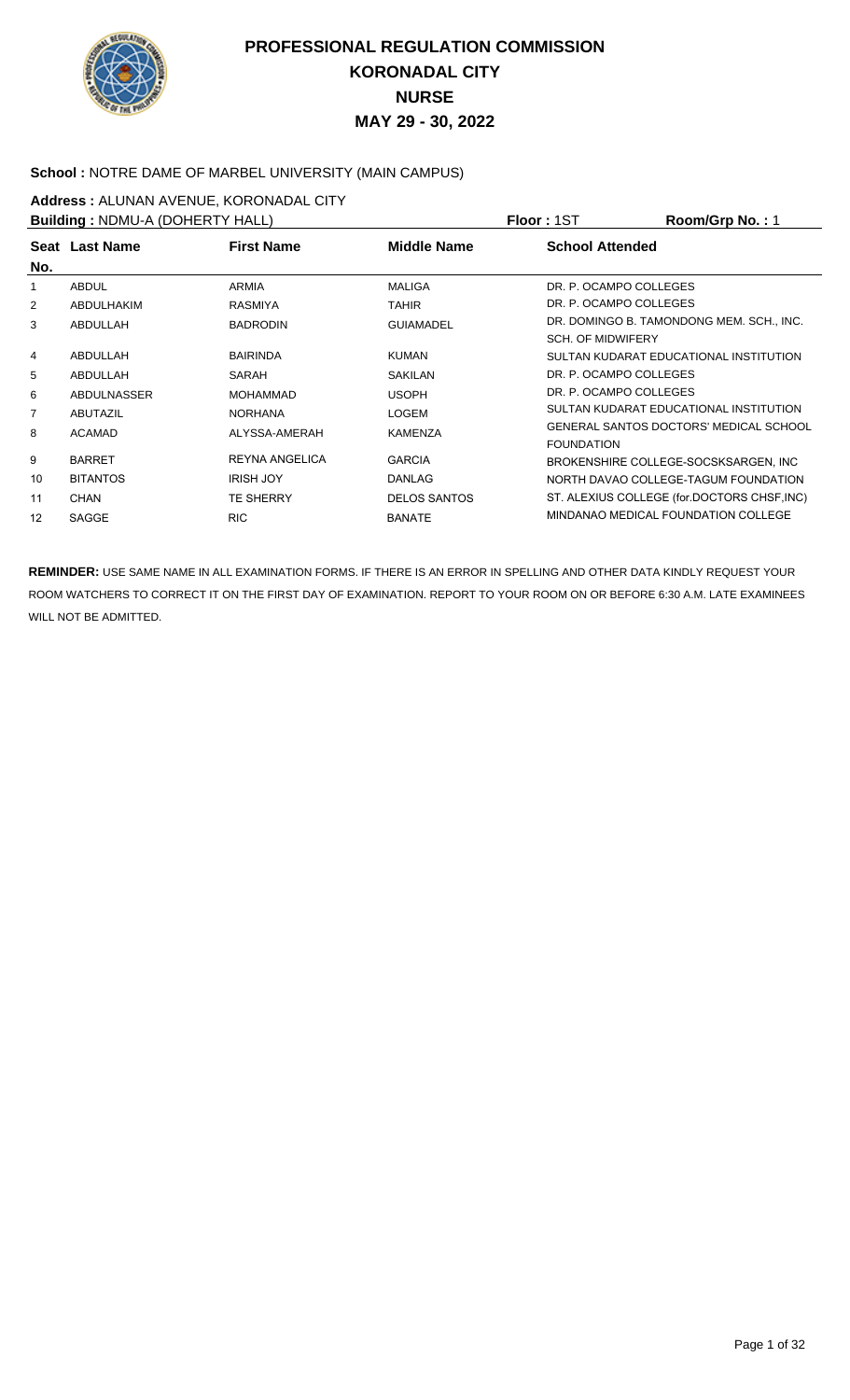

#### **School :** NOTRE DAME OF MARBEL UNIVERSITY (MAIN CAMPUS)

**Address :** ALUNAN AVENUE, KORONADAL CITY

| <b>Building: NDMU-A (DOHERTY HALL)</b> |                 |                   |                    | <b>Floor: 1ST</b>              | Room/Grp No.: 2                         |
|----------------------------------------|-----------------|-------------------|--------------------|--------------------------------|-----------------------------------------|
| No.                                    | Seat Last Name  | <b>First Name</b> | <b>Middle Name</b> | <b>School Attended</b>         |                                         |
| 1                                      | ADAP            | JASMIN            | <b>MEDINA</b>      |                                | COTABATO MEDICAL FOUNDATION COLLEGE     |
| 2                                      | <b>AGCAOILI</b> | LORELYN           | <b>TAPDASAN</b>    |                                | SULTAN KUDARAT EDUCATIONAL INSTITUTION  |
| 3                                      | AGRIPAN         | <b>RICHELLE</b>   | <b>BRAÑA</b>       |                                | MINDANAO MEDICAL FOUNDATION COLLEGE     |
| 4                                      | <b>AGUILA</b>   | RAYMOND CONRAD    | <b>DONATO</b>      | DR. P. OCAMPO COLLEGES         |                                         |
| 5                                      | ALAGASI         | <b>SOHAILA</b>    | <b>HALILUDIN</b>   |                                | UNIVERSITY OF SOUTHERN MINDANAO-KABACAN |
| 6                                      | <b>ALBANO</b>   | <b>KELVIN REY</b> | DATO-ON            |                                | NORTH VALLEY COLLEGE FOUNDATION, INC.   |
| 7                                      | <b>ALBINDA</b>  | <b>ALGENN</b>     | <b>ABENDAN</b>     |                                | BROKENSHIRE COLLEGE-SOCSKSARGEN, INC    |
| 8                                      | ALI             | TAHIRA            | <b>GUIMBA</b>      | DR. P. OCAMPO COLLEGES         |                                         |
| 9                                      | ALIM            | <b>MARDIA</b>     | <b>BANSAWAN</b>    |                                | SULTAN KUDARAT EDUCATIONAL INSTITUTION  |
| 10                                     | ALLADO          | <b>WINNIE</b>     | <b>CHUA</b>        |                                | COTABATO MEDICAL FOUNDATION COLLEGE     |
| 11                                     | <b>ALOG</b>     | <b>LAURENCE</b>   | <b>FERNANDEZ</b>   | NOTRE DAME OF TACURONG COLLEGE |                                         |
| 12                                     | <b>ALOJADO</b>  | LORD LOWEN        | PARREÑO            |                                | NORTH DAVAO COLLEGE-TAGUM FOUNDATION    |
|                                        |                 |                   |                    |                                |                                         |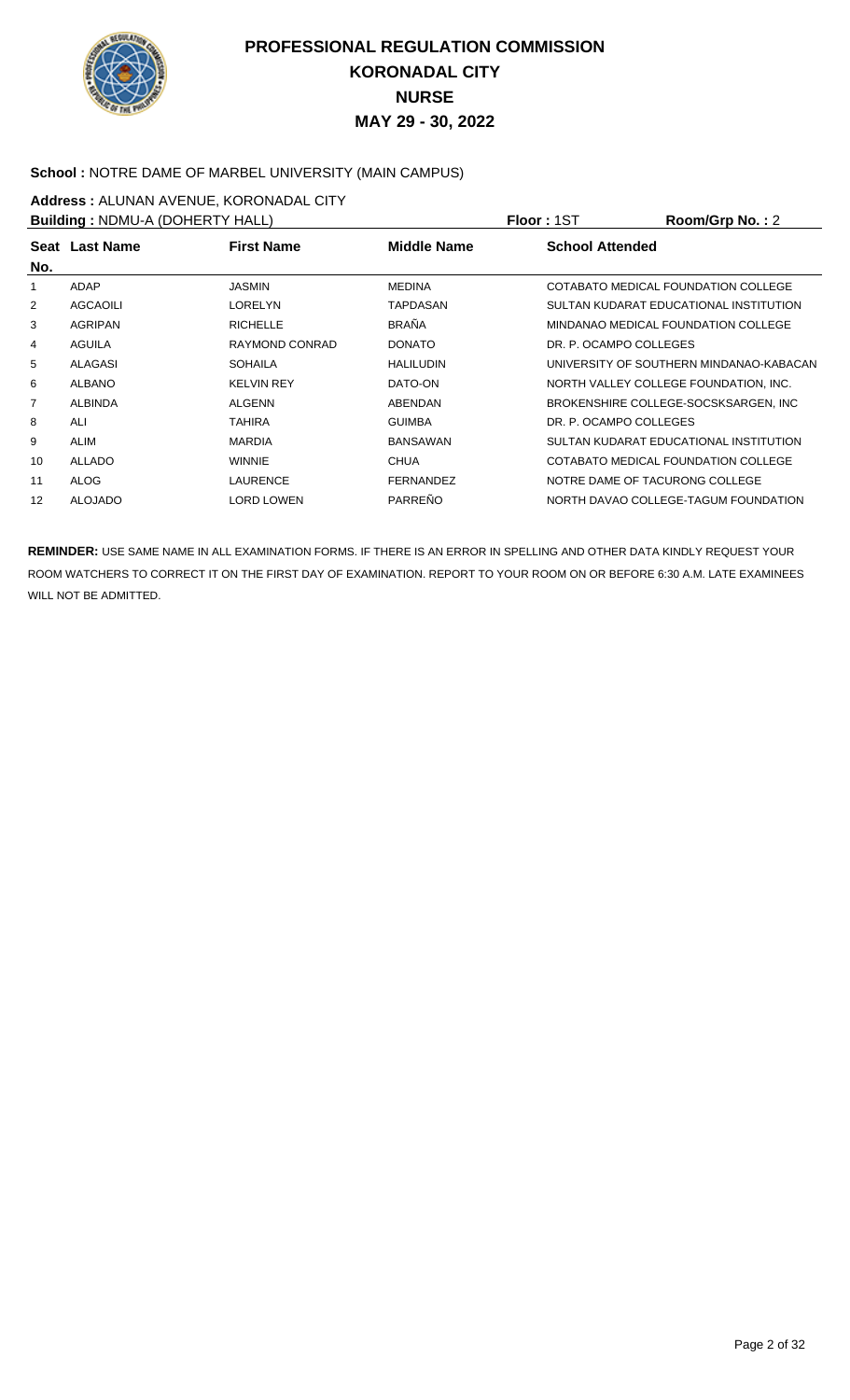

### **School :** NOTRE DAME OF MARBEL UNIVERSITY (MAIN CAMPUS)

**Address :** ALUNAN AVENUE, KORONADAL CITY

| <b>Building: NDMU-A (DOHERTY HALL)</b> |                |                        |                    | <b>Floor: 1ST</b>                | Room/Grp No.: 3                          |
|----------------------------------------|----------------|------------------------|--------------------|----------------------------------|------------------------------------------|
| No.                                    | Seat Last Name | <b>First Name</b>      | <b>Middle Name</b> | <b>School Attended</b>           |                                          |
| 1                                      | <b>ALON</b>    | <b>SITTIE HAJAR</b>    | <b>MATIAGAL</b>    |                                  | NORTH VALLEY COLLEGE FOUNDATION, INC.    |
| 2                                      | ALVARADO       | <b>MARK</b>            | <b>MONTEROLA</b>   |                                  | SULTAN KUDARAT EDUCATIONAL INSTITUTION   |
| 3                                      | ALVAREZ        | ANDY JAN               | <b>SALAMANCA</b>   |                                  | SULTAN KUDARAT EDUCATIONAL INSTITUTION   |
| 4                                      | ALZATE         | <b>JEANITH</b>         | CANCIO             | OUR LADY OF FATIMA UNIVERSITY-OC |                                          |
| 5                                      | AMAN           | <b>REINABAI</b>        | <b>HARID</b>       |                                  | COLEGIO DE KIDAPAWAN(for N.COTABATO IT)  |
| 6                                      | <b>AMANDER</b> | <b>SUJAHANI</b>        | <b>LUCAS</b>       | NOTRE DAME UNIVERSITY            |                                          |
| 7                                      | AMANTILLO      | RALPH JANUS            | <b>AGUIRRE</b>     |                                  | MINDANAO MEDICAL FOUNDATION COLLEGE      |
| 8                                      | AMPAGUE        | AILEEN                 | VALDEZ             |                                  | NORTH DAVAO COLLEGE-TAGUM FOUNDATION     |
| 9                                      | <b>AMPONG</b>  | JEHAN                  | <b>DIMAPALAO</b>   |                                  | NORTH VALLEY COLLEGE FOUNDATION, INC.    |
| 10                                     | <b>ANCHETA</b> | ARJAY                  | <b>BAYYA</b>       | <b>SCH. OF MIDWIFERY</b>         | DR. DOMINGO B. TAMONDONG MEM. SCH., INC. |
| 11                                     | ANDANG         | <b>GEMMA</b>           | <b>PLANG</b>       |                                  | POLYTECHNIC COLLEGE OF DAVAO DEL SUR     |
| 12                                     | ANDAO          | <b>HAIRON OMOREYAH</b> | <b>UTTO</b>        | <b>SCH. OF MIDWIFERY</b>         | DR. DOMINGO B. TAMONDONG MEM. SCH., INC. |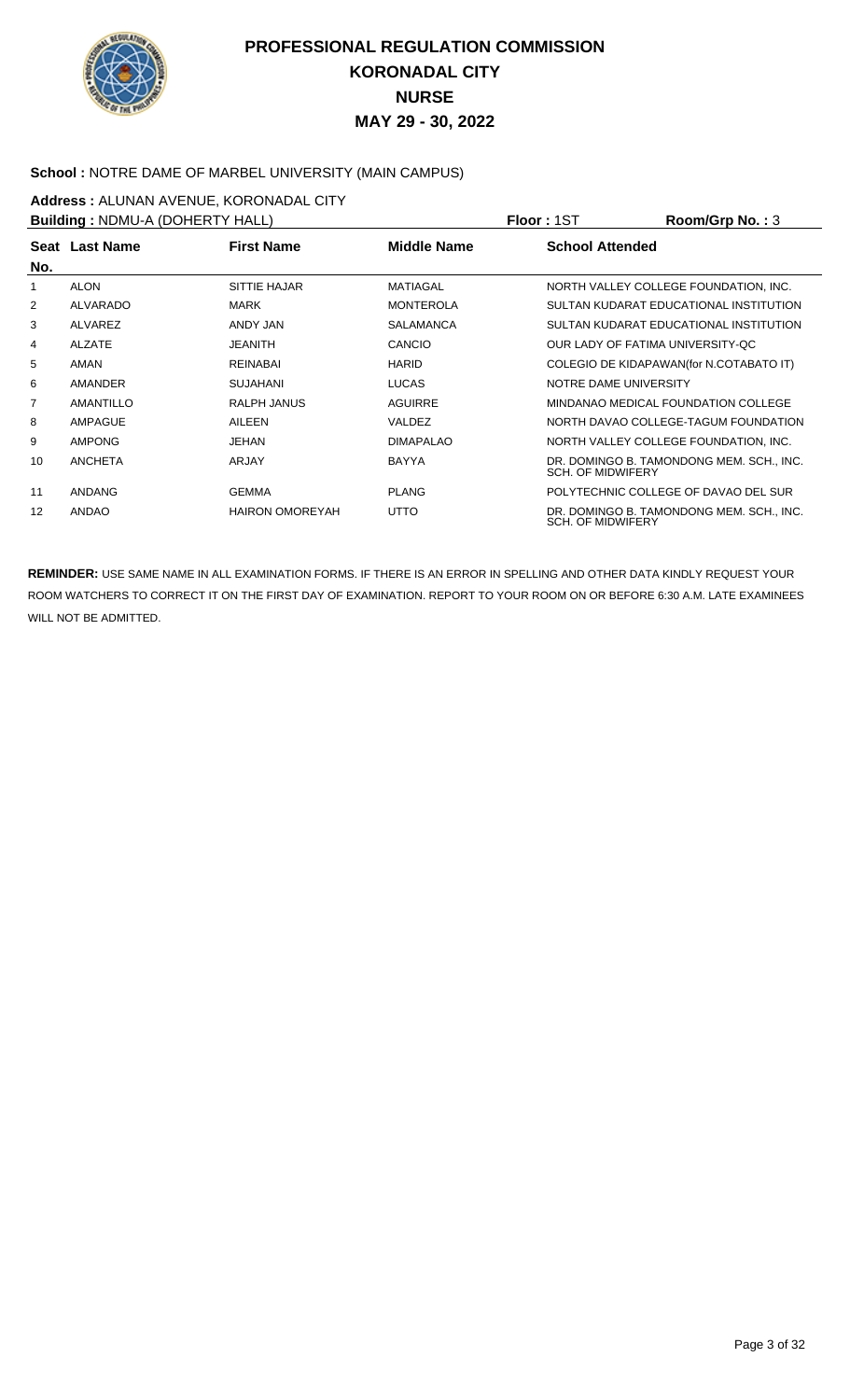

#### **School :** NOTRE DAME OF MARBEL UNIVERSITY (MAIN CAMPUS)

**Address : ALUNAN AVENUE, KORONADAL CITY**<br>**Building : NDMLLA (DOHERTY HALL)** 

| <b>Building: NDMU-A (DOHERTY HALL)</b> |                 |                      |                    | <b>Floor: 1ST</b>          | Room/Grp No.: 4                             |
|----------------------------------------|-----------------|----------------------|--------------------|----------------------------|---------------------------------------------|
|                                        | Seat Last Name  | <b>First Name</b>    | <b>Middle Name</b> | <b>School Attended</b>     |                                             |
| No.                                    |                 |                      |                    |                            |                                             |
|                                        | ANGKAD          | <b>NORHUDA</b>       | <b>TALAMPID</b>    | & HEALTH EDUCATION         | SOUTHERN PHILIPPINES COLLEGE OF SCIENCES    |
| 2                                      | ANINAG          | <b>MEDIATRIX</b>     | <b>LACORTE</b>     |                            | DR. CARLOS S. LANTING COLLEGE-Q. C.         |
| 3                                      | ANTENOR         | <b>JANICE MAY</b>    | <b>LABIOS</b>      |                            | NORTH DAVAO COLLEGE-TAGUM FOUNDATION        |
| 4                                      | APRENTADO       | CHERRY ANN           | <b>OBUGAN</b>      |                            | MINDANAO MEDICAL FOUNDATION COLLEGE         |
| 5                                      | <b>AQUINO</b>   | <b>TEHANI</b>        | <b>TAMSE</b>       |                            | NORTH DAVAO COLLEGE-TAGUM FOUNDATION        |
| 6                                      | ARAS            | <b>KRISTINE IRIS</b> | <b>RONI</b>        | DR. P. OCAMPO COLLEGES     |                                             |
| $\overline{7}$                         | ARIAS           | ART JAY              | <b>FANTILAGA</b>   | <b>TACURONG</b>            | SULTAN KUDARAT STATE UNIVERSITY-            |
| 8                                      | <b>ARMENTIA</b> | LADYREN              | CABAÑOG            |                            | MINDANAO MEDICAL FOUNDATION COLLEGE         |
| 9                                      | ARNADO          | <b>LUCY KEITH</b>    | ARAMBALA           |                            | MINDANAO MEDICAL FOUNDATION COLLEGE         |
| 10                                     | <b>ARTILLO</b>  | LEAN                 | <b>MARISCAL</b>    |                            | ST. ALEXIUS COLLEGE (for.DOCTORS CHSF, INC) |
| 11                                     | <b>ATUAN</b>    | <b>SITTIE FAIRA</b>  | AMPATUAN           |                            | SULTAN KUDARAT EDUCATIONAL INSTITUTION      |
| 12                                     | <b>AZARCON</b>  | MA. FENNY GLENDA     | MANAGAD            | <b>BROKENSHIRE COLLEGE</b> |                                             |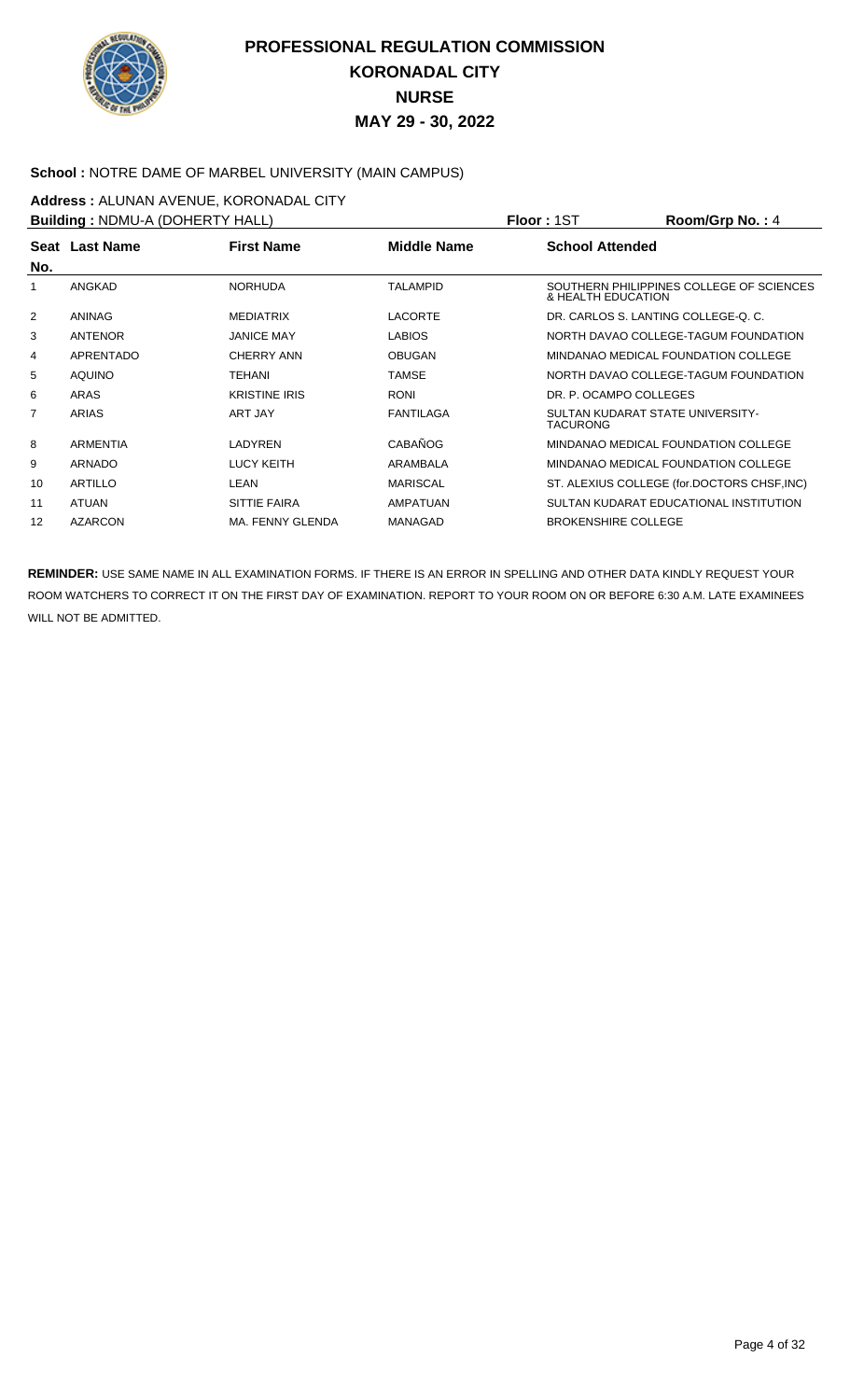

#### School : NOTRE DAME OF MARBEL UNIVERSITY (MAIN CAMPUS)

**Address : ALUNAN AVENUE, KORONADAL CITY**<br>**Building : NDMLLA (DOHERTY HALL)** 

| <b>Building: NDMU-A (DOHERTY HALL)</b> |                  |                       |                    | Room/Grp No.: 5<br><b>Floor: 1ST</b>                                 |
|----------------------------------------|------------------|-----------------------|--------------------|----------------------------------------------------------------------|
|                                        | Seat Last Name   | <b>First Name</b>     | <b>Middle Name</b> | <b>School Attended</b>                                               |
| No.                                    |                  |                       |                    |                                                                      |
|                                        | <b>BACALSO</b>   | <b>EDZEL ROSE</b>     | <b>CONDE</b>       | <b>BROKENSHIRE COLLEGE</b>                                           |
| 2                                      | <b>BACAR</b>     | <b>ELENA</b>          | <b>SOLIZA</b>      | NORTH VALLEY COLLEGE FOUNDATION, INC.                                |
| 3                                      | <b>BAJIT</b>     | RALPH VAN             | <b>GANDEZA</b>     | NOTRE DAME OF TACURONG COLLEGE                                       |
| 4                                      | <b>BALINDOA</b>  | <b>JONAME</b>         | <b>GUMOGDA</b>     | DR. DOMINGO B. TAMONDONG MEM. SCH., INC.<br><b>SCH. OF MIDWIFERY</b> |
| 5                                      | <b>BAMAN</b>     | <b>NORSHAIMA</b>      | <b>DALANDAS</b>    | SOUTHERN PHILIPPINES COLLEGE OF SCIENCES<br>& HEALTH EDUCATION       |
| 6                                      | <b>BANCURE</b>   | SYI VIA               | CALZADO            | DR. DOMINGO B. TAMONDONG MEM. SCH., INC.<br><b>SCH. OF MIDWIFERY</b> |
| $\overline{7}$                         | <b>BANSINAN</b>  | <b>ALMA</b>           | <b>TAMBAK</b>      | DR. DOMINGO B. TAMONDONG MEM. SCH., INC.<br><b>SCH. OF MIDWIFERY</b> |
| 8                                      | <b>BARADAS</b>   | JOEY                  | <b>DIMSON</b>      | SULTAN KUDARAT EDUCATIONAL INSTITUTION                               |
| 9                                      | <b>BARING</b>    | <b>MARY CATHERINE</b> | <b>CANGREJO</b>    | HOLY CHILD SCHOOL OF DAVAO                                           |
| 10                                     | <b>BASHER</b>    | <b>NIHAYA</b>         | <b>SARIP</b>       | <b>MAPANDI MEMORIAL COLLEGE</b>                                      |
| 11                                     | <b>BASIAO</b>    | <b>VENUS</b>          | <b>TELOW</b>       | NORTH VALLEY COLLEGE FOUNDATION, INC.                                |
| $12 \overline{ }$                      | <b>BATINGKAY</b> | <b>SHEEHAN</b>        | <b>MACASILANG</b>  | MINDANAO MEDICAL FOUNDATION COLLEGE                                  |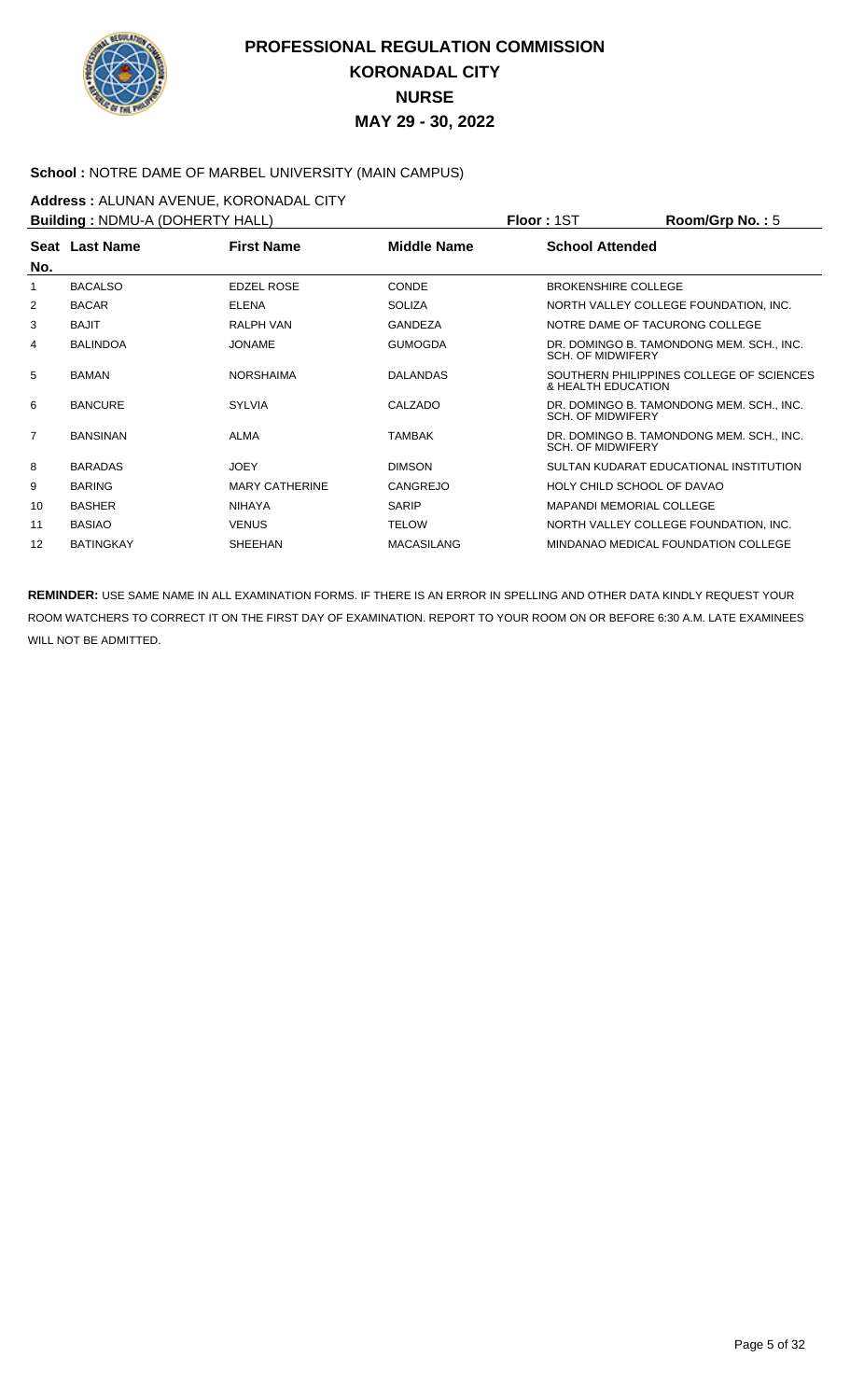

### **School :** NOTRE DAME OF MARBEL UNIVERSITY (MAIN CAMPUS)

**Address :** ALUNAN AVENUE, KORONADAL CITY **Building :** NDMU-A (DOHERTY HALL) **Floor :** 1ST **Room/Grp No. :** 6

| <b>Bullaing: NDIVIU-A (DOHERTY HALL)</b> |                   |                     |                    | <b>FIOOL:</b> 121<br>ROOM/Grp NO.: 0                        |
|------------------------------------------|-------------------|---------------------|--------------------|-------------------------------------------------------------|
| No.                                      | Seat Last Name    | <b>First Name</b>   | <b>Middle Name</b> | <b>School Attended</b>                                      |
|                                          | <b>BATUHAN</b>    | <b>LYNDY GAY</b>    | <b>FAMISARAN</b>   | SOUTHEAST ASIAN COLLEGE (UDMC)                              |
| 2                                        | <b>BATUWA</b>     | <b>NORAINA</b>      | <b>KALOG</b>       | NOTRE DAME UNIVERSITY                                       |
| 3                                        | <b>BAUTISTA</b>   | ANAROSE             | <b>CAÑETE</b>      | LANAO SCHOOL OF SCIENCE & TECHNOLOGY                        |
| 4                                        | <b>BEBOT</b>      | <b>MERASOL</b>      | <b>BAGUNDANG</b>   | SAINT BENEDICT COLLEGE-COTABATO CITY                        |
| 5                                        | <b>BEDAÑO</b>     | ANNIE               | HALLARA            | ST. ALEXIUS COLLEGE (for.DOCTORS CHSF, INC)                 |
| 6                                        | <b>BELLO</b>      | <b>KHRISTIA LYN</b> | <b>BALUNGAY</b>    | NOTRE DAME UNIVERSITY                                       |
| $\overline{7}$                           | <b>BELOTINDOS</b> | <b>REGIE</b>        | <b>PAJARES</b>     | GENERAL SANTOS DOCTORS' MEDICAL SCHOOL<br><b>FOUNDATION</b> |
| 8                                        | <b>BERNALDEZ</b>  | IZZAH MAE           | LOYOLA             | SULTAN KUDARAT EDUCATIONAL INSTITUTION                      |
| 9                                        | <b>BETITO</b>     | PRINCESS LUZ        | <b>MEMBRADO</b>    | ST. ALEXIUS COLLEGE (for.DOCTORS CHSF, INC)                 |
| 10                                       | <b>BIBERA</b>     | <b>JAFET</b>        | GAZO               | OUR LADY OF FATIMA UNIVERSITY-VALENZUELA                    |
| 11                                       | <b>BIBOSO</b>     | <b>APRIL ROSE</b>   | <b>TEDIONG</b>     | ST. ALEXIUS COLLEGE (for.DOCTORS CHSF, INC)                 |
| 12                                       | <b>BIGBIG</b>     | <b>JAN MICHAEL</b>  | <b>SUDIO</b>       | DR. P. OCAMPO COLLEGES                                      |
|                                          |                   |                     |                    |                                                             |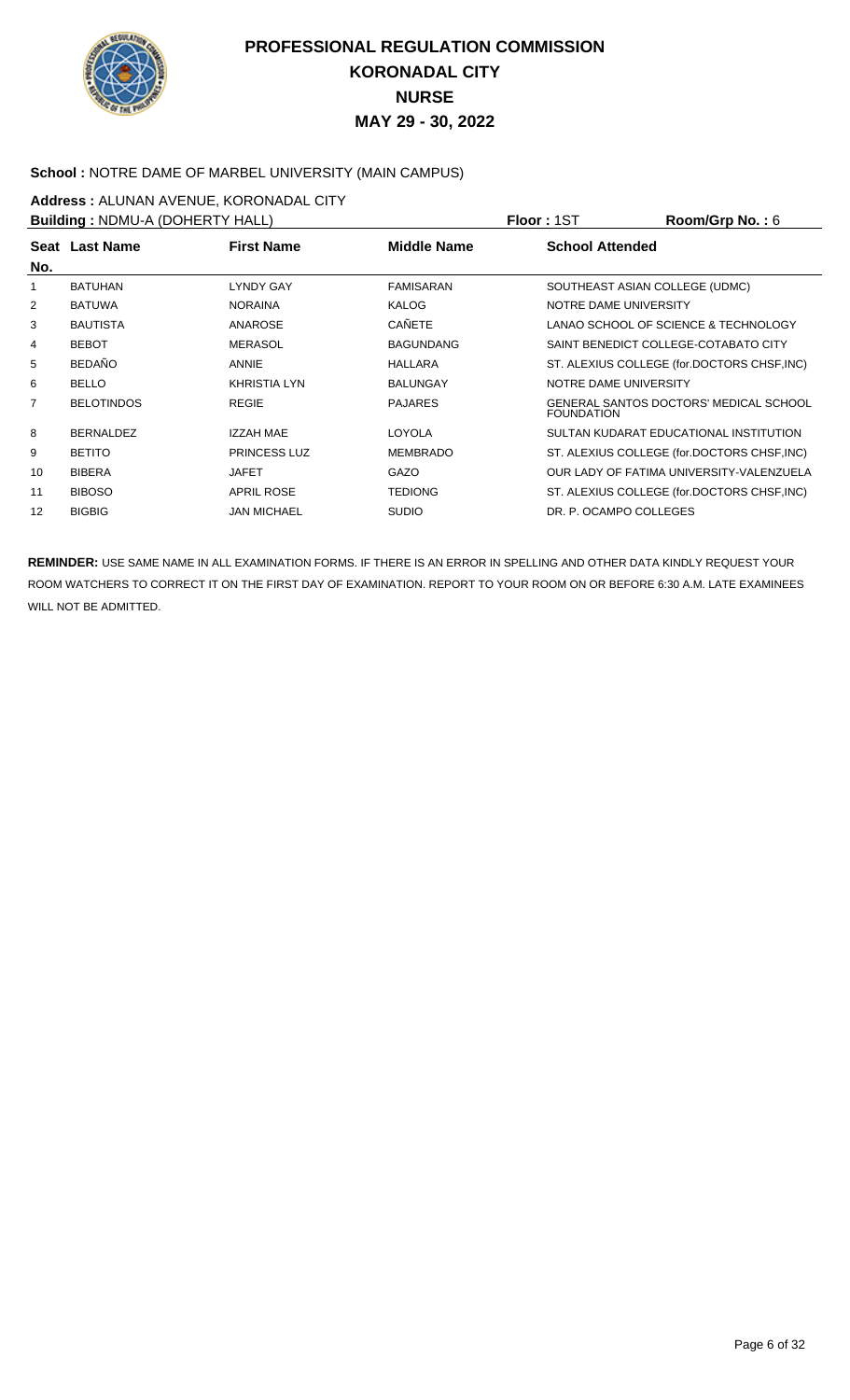

#### **School :** NOTRE DAME OF MARBEL UNIVERSITY (MAIN CAMPUS)

**Address :** ALUNAN AVENUE, KORONADAL CITY

| <b>Building: NDMU-A (DOHERTY HALL)</b> |                  |                      |                    | <b>Floor: 1ST</b>        | Room/Grp No.: 7                             |
|----------------------------------------|------------------|----------------------|--------------------|--------------------------|---------------------------------------------|
|                                        | Seat Last Name   | <b>First Name</b>    | <b>Middle Name</b> | <b>School Attended</b>   |                                             |
| No.                                    |                  |                      |                    |                          |                                             |
|                                        | <b>BIGKOG</b>    | <b>MOMINA</b>        | <b>AKAN</b>        |                          | NOTRE DAME OF TACURONG COLLEGE              |
| $\overline{2}$                         | <b>BILLONES</b>  | ETHEL DANE           | <b>ESCOBILLO</b>   |                          | ST. ALEXIUS COLLEGE (for.DOCTORS CHSF, INC) |
| 3                                      | <b>BLAH</b>      | DATU NORHAIMEN       | LAUBAN             | DR. P. OCAMPO COLLEGES   |                                             |
| 4                                      | <b>BLAH</b>      | <b>NOWAILYN</b>      | <b>LUMALAG</b>     | <b>SCH. OF MIDWIFERY</b> | DR. DOMINGO B. TAMONDONG MEM. SCH., INC.    |
| 5                                      | <b>BOLANIO</b>   | <b>CHRISTINE JOY</b> | <b>ADRIAS</b>      |                          | ST. ALEXIUS COLLEGE (for.DOCTORS CHSF, INC) |
| 6                                      | <b>BRINGUELO</b> | <b>RICA</b>          | <b>PROCALLA</b>    | <b>SCH. OF MIDWIFERY</b> | DR. DOMINGO B. TAMONDONG MEM. SCH., INC.    |
| $\overline{7}$                         | <b>BUISAN</b>    | <b>MORSIDA</b>       | ABAS               |                          | SULTAN KUDARAT EDUCATIONAL INSTITUTION      |
| 8                                      | <b>BUTUAN</b>    | SITTIE AMINA         | KARIM              | DR. P. OCAMPO COLLEGES   |                                             |
| 9                                      | <b>CABAGUING</b> | ROMEO JR             | <b>PALMES</b>      | <b>SCH. OF MIDWIFERY</b> | DR. DOMINGO B. TAMONDONG MEM. SCH., INC.    |
| 10                                     | <b>CABAÑOG</b>   | <b>JEANALIZA</b>     | <b>APILAN</b>      |                          | ST. ALEXIUS COLLEGE (for.DOCTORS CHSF, INC) |
| 11                                     | <b>CABAUATAN</b> | <b>JULIUS ZIGGY</b>  | <b>FERNANDEZ</b>   |                          | UNIVERSITY OF SOUTHERN MINDANAO-KABACAN     |
| 12                                     | <b>CABRIDO</b>   | <b>ROYLAN</b>        | <b>AQUINO</b>      |                          | ST. ALEXIUS COLLEGE (for.DOCTORS CHSF, INC) |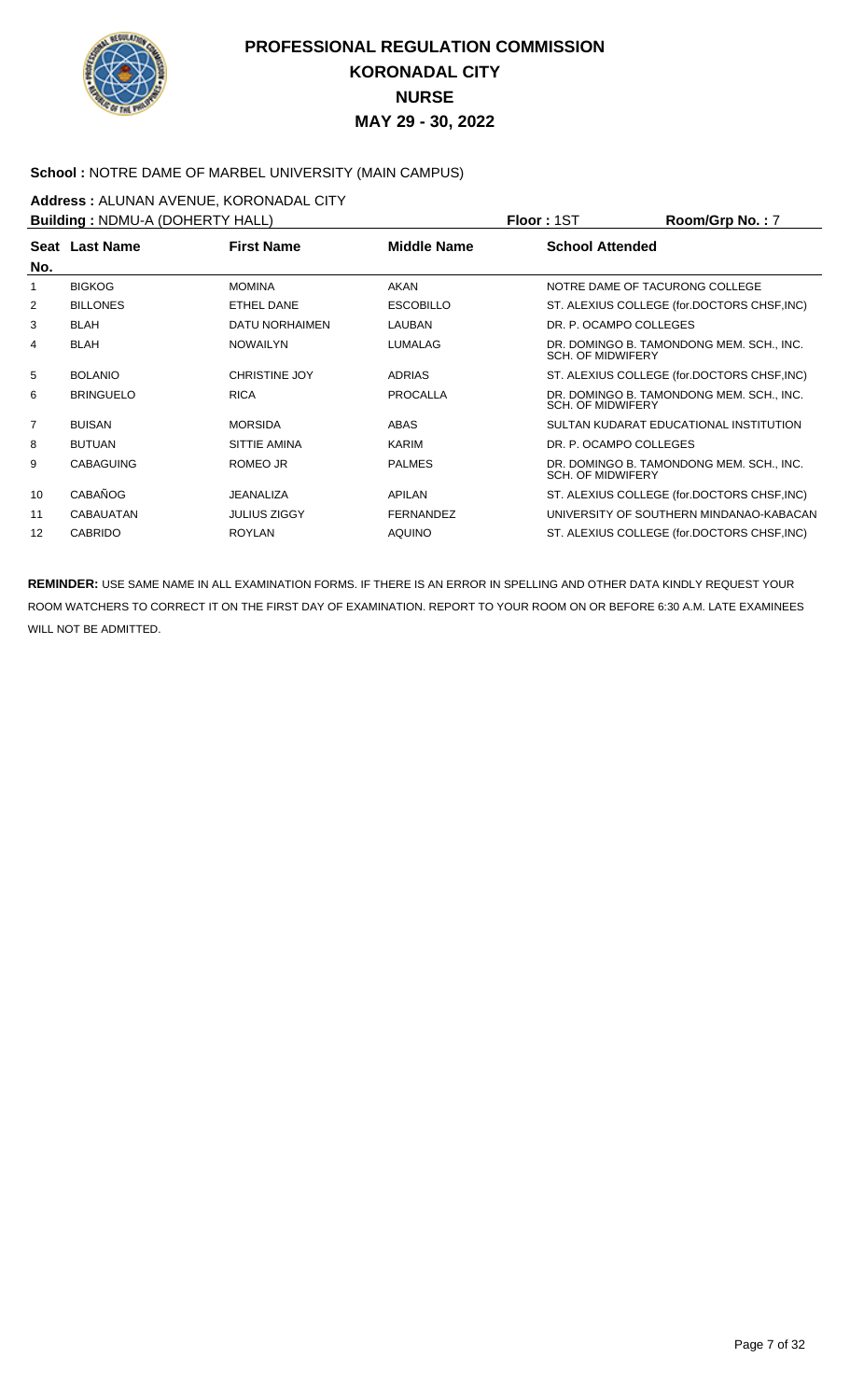

#### **School :** NOTRE DAME OF MARBEL UNIVERSITY (MAIN CAMPUS)

**Address : ALUNAN AVENUE, KORONADAL CITY**<br>**Building : NDMLLA (DOHERTY HALL)** 

| <b>Building: NDMU-A (DOHERTY HALL)</b> |                  |                      |                    | <b>Floor: 2ND</b>              | Room/Grp No.: $8$                           |
|----------------------------------------|------------------|----------------------|--------------------|--------------------------------|---------------------------------------------|
|                                        | Seat Last Name   | <b>First Name</b>    | <b>Middle Name</b> | <b>School Attended</b>         |                                             |
| No.                                    |                  |                      |                    |                                |                                             |
|                                        | <b>CABRILLOS</b> | <b>MICHELLE</b>      | <b>SALAZAR</b>     | NOTRE DAME UNIVERSITY          |                                             |
| 2                                      | <b>CADIANG</b>   | ABIGAEL              | LIM                |                                | SULTAN KUDARAT EDUCATIONAL INSTITUTION      |
| 3                                      | CALANZA          | <b>JO-ANN</b>        | <b>DISTOR</b>      | <b>SCH. OF MIDWIFERY</b>       | DR. DOMINGO B. TAMONDONG MEM. SCH., INC.    |
| 4                                      | <b>CALICA</b>    | SMILEY MAE           | <b>SUMBILLO</b>    | <b>DAVAO</b>                   | UNIVERSITY OF THE IMMACULATE CONCEPTION-    |
| 5                                      | CALIMBOL         | <b>NORHAYA</b>       | <b>SABANG</b>      | <b>SCH. OF MIDWIFERY</b>       | DR. DOMINGO B. TAMONDONG MEM. SCH., INC.    |
| 6                                      | CALLEJO          | ANGELA CLAIRE        | NELMIDA            |                                | ST. ALEXIUS COLLEGE (for.DOCTORS CHSF, INC) |
| $\overline{7}$                         | CAMPANILLA       | <b>DAISY</b>         | <b>PADAPAT</b>     |                                | UNIVERSITY OF SOUTHERN MINDANAO-KABACAN     |
| 8                                      | <b>CAMSA</b>     | <b>SUAILA</b>        | <b>KUTONGAN</b>    |                                | UNIVERSITY OF SOUTHERN MINDANAO-KABACAN     |
| 9                                      | <b>CANABUAN</b>  | <b>SHANNA FAITH</b>  | <b>CERBITO</b>     |                                | UNIVERSITY OF SOUTHERN MINDANAO-KABACAN     |
| 10                                     | <b>CANATOY</b>   | <b>CHERRY ANN</b>    | <b>DALUZ</b>       |                                | ST. ALEXIUS COLLEGE (for.DOCTORS CHSF, INC) |
| 11                                     | <b>CARO</b>      | <b>HYACINTH FAYE</b> | <b>DUMOL</b>       | NOTRE DAME OF TACURONG COLLEGE |                                             |
| 12                                     | CASAN            | <b>ASNAIRAH</b>      | <b>TANGGAO</b>     | <b>SAN ISIDRO COLLEGE</b>      |                                             |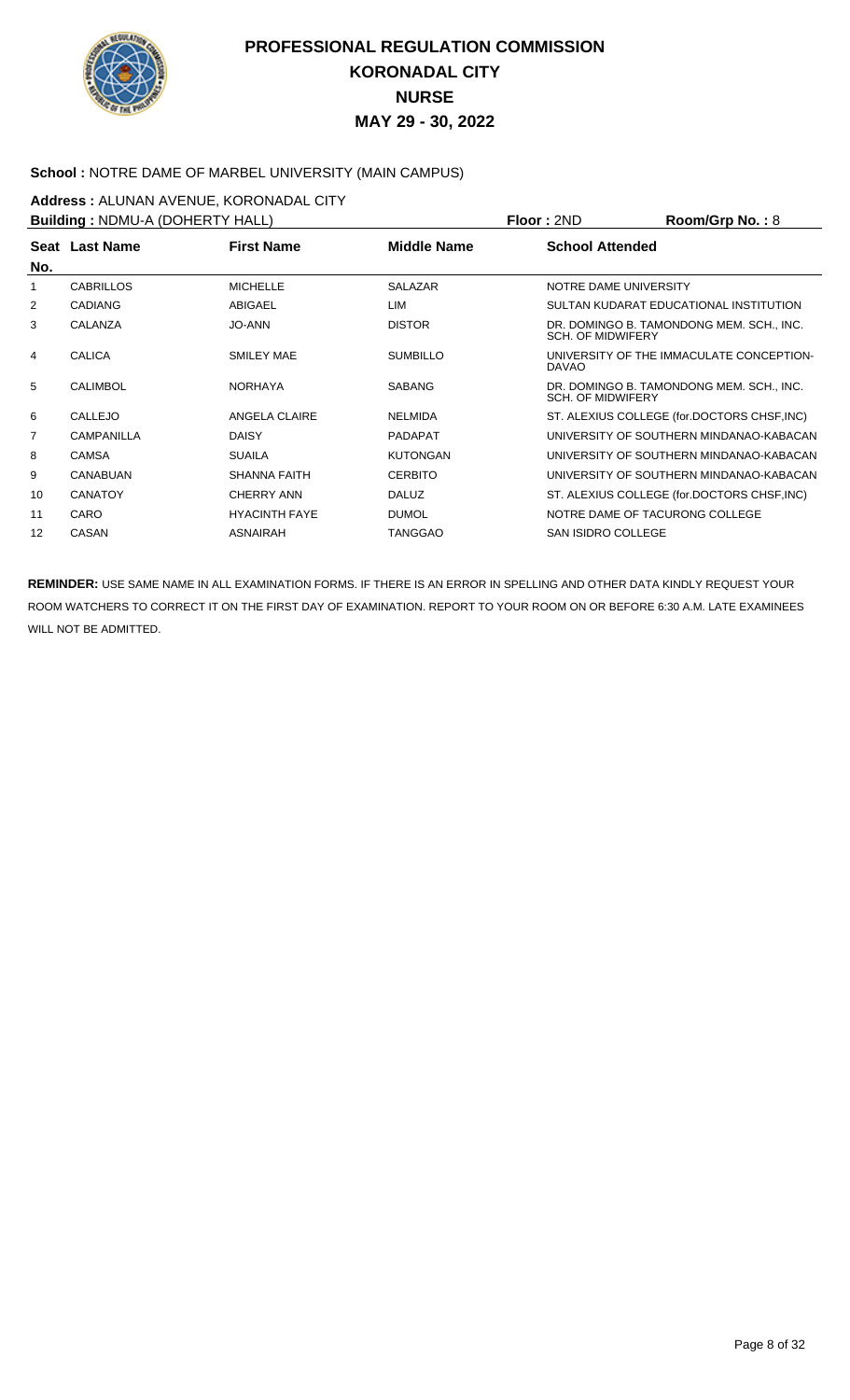

#### **School :** NOTRE DAME OF MARBEL UNIVERSITY (MAIN CAMPUS)

**Address :** ALUNAN AVENUE, KORONADAL CITY

|                    |                        |                                        |                                | Room/Grp No.: 9                             |
|--------------------|------------------------|----------------------------------------|--------------------------------|---------------------------------------------|
|                    | <b>First Name</b>      | <b>Middle Name</b>                     | <b>School Attended</b>         |                                             |
| CASTAÑEDA          | <b>JANICE</b>          | <b>JAMERO</b>                          | DAVAO DOCTORS COLLEGE, INC.    |                                             |
| CASTAÑEDA          | <b>STEWART</b>         | <b>SARGADO</b>                         |                                | MINDANAO MEDICAL FOUNDATION COLLEGE         |
| CHAVEZ-CALIS       | <b>MARIA ZEVAHCLYN</b> | <b>GETUYA</b>                          | <b>GOLDEN GATE COLLEGES</b>    |                                             |
| <b>COMPANIA</b>    | <b>BAI NORIA</b>       | <b>ADIL</b>                            | DR. P. OCAMPO COLLEGES         |                                             |
| <b>COMPANIA</b>    | <b>NORNIE</b>          | <b>ADIL</b>                            | DR. P. OCAMPO COLLEGES         |                                             |
| <b>CONSTANTINO</b> | <b>SOFIA</b>           | <b>SOLIVIO</b>                         | <b>SCH. OF MIDWIFERY</b>       | DR. DOMINGO B. TAMONDONG MEM. SCH., INC.    |
| <b>CONSULAR</b>    | MARY JOY               | <b>MATIVO</b>                          |                                | ST. ALEXIUS COLLEGE (for.DOCTORS CHSF, INC) |
| <b>DAGENDIL</b>    | LUKAYA                 | <b>UNTUA</b>                           |                                | SULTAN KUDARAT EDUCATIONAL INSTITUTION      |
| <b>DAJAY</b>       | <b>METCHEE</b>         | <b>ESTORES</b>                         |                                | NORTH VALLEY COLLEGE FOUNDATION, INC.       |
| <b>DALANDAS</b>    | <b>RUFAIDA</b>         | <b>ESMAIL</b>                          | NOTRE DAME OF TACURONG COLLEGE |                                             |
| <b>DALUNDONG</b>   | <b>NORHANI</b>         | <b>MACALNAS</b>                        |                                | UNIVERSITY OF SOUTHERN MINDANAO-KABACAN     |
| <b>DAMBONG</b>     | <b>ALGHANDI</b>        | <b>PANAYAMAN</b>                       |                                | BROKENSHIRE COLLEGE-SOCSKSARGEN, INC        |
|                    | Seat Last Name         | <b>Building: NDMU-A (DOHERTY HALL)</b> |                                | <b>Floor: 2ND</b>                           |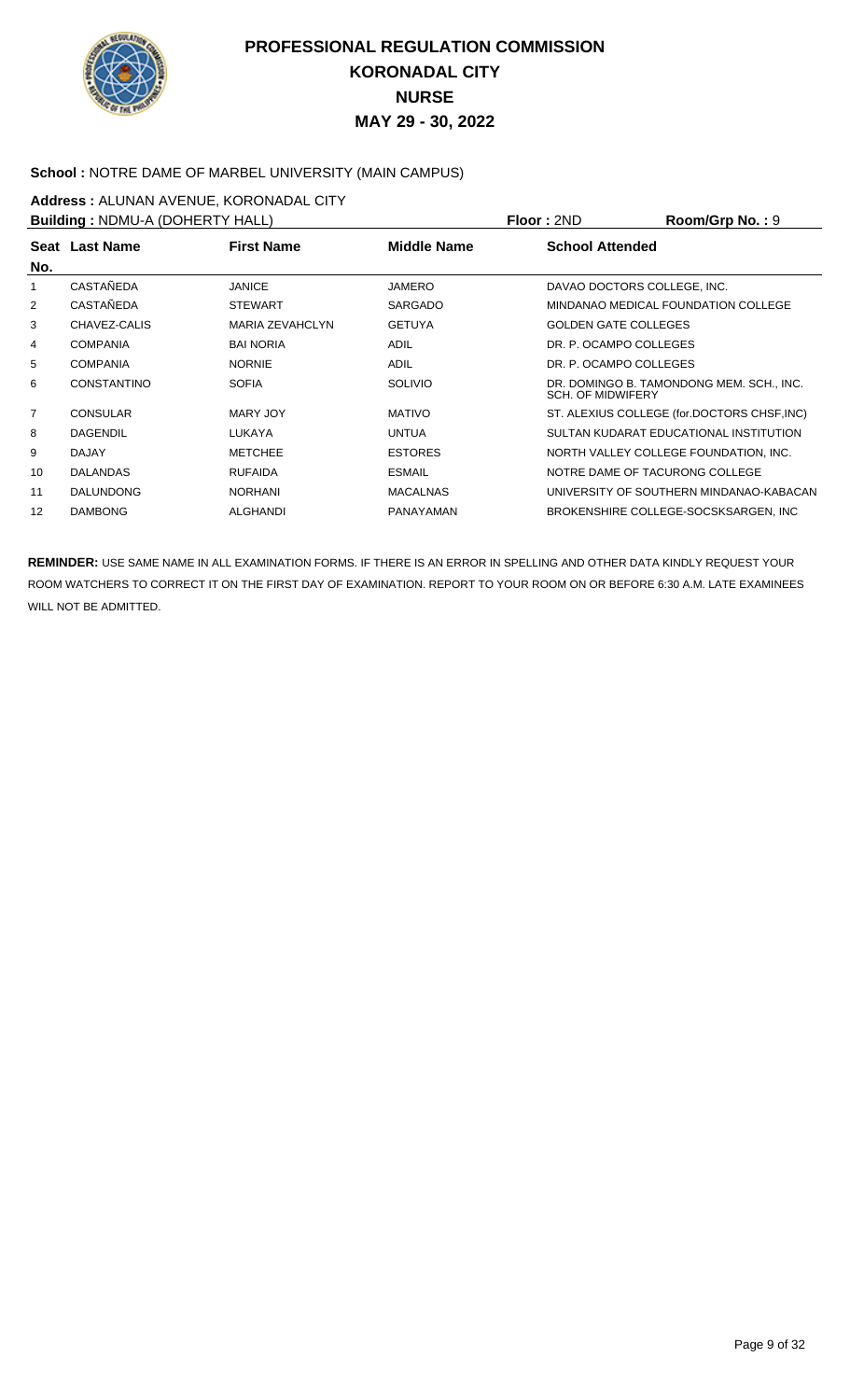

#### **School :** NOTRE DAME OF MARBEL UNIVERSITY (MAIN CAMPUS)

**Address :** ALUNAN AVENUE, KORONADAL CITY

| <b>Building: NDMU-A (DOHERTY HALL)</b> |                     |                    |                    | <b>Floor: 2ND</b>                                   | Room/Grp No.: 10                            |
|----------------------------------------|---------------------|--------------------|--------------------|-----------------------------------------------------|---------------------------------------------|
| Seat                                   | <b>Last Name</b>    | <b>First Name</b>  | <b>Middle Name</b> | <b>School Attended</b>                              |                                             |
| No.                                    |                     |                    |                    |                                                     |                                             |
|                                        | <b>DAQUIOAG</b>     | <b>JEMMILYN</b>    | <b>RAMOS</b>       | SULTAN KUDARAT STATE UNIVERSITY-<br><b>TACURONG</b> |                                             |
| 2                                      | <b>DAUD</b>         | <b>AINA</b>        | <b>CABILI</b>      | <b>MAPANDI MEMORIAL COLLEGE</b>                     |                                             |
| 3                                      | DE JUAN             | <b>EVELYN</b>      | ANDRADE            | <b>SCH. OF MIDWIFERY</b>                            | DR. DOMINGO B. TAMONDONG MEM. SCH., INC.    |
| 4                                      | DE TOMAS            | <b>JENNY ROSE</b>  | MAGBANUA           | NOTRE DAME OF TACURONG COLLEGE                      |                                             |
| 5                                      | <b>DEGRACIA</b>     | DANBE MAE          | <b>DURAN</b>       | <b>SCH. OF MIDWIFERY</b>                            | DR. DOMINGO B. TAMONDONG MEM. SCH., INC.    |
| 6                                      | DEL ROSARIO         | ANA JANE CARESS    | <b>BORINAGA</b>    |                                                     | SULTAN KUDARAT EDUCATIONAL INSTITUTION      |
| 7                                      | DELA CRUZ           | <b>MABELLE</b>     | <b>MONDEJAR</b>    |                                                     | ST. ALEXIUS COLLEGE (for.DOCTORS CHSF, INC) |
| 8                                      | <b>DELOS SANTOS</b> | <b>LUCIA</b>       | <b>EPACTA</b>      |                                                     | NORTH VALLEY COLLEGE FOUNDATION, INC.       |
| 9                                      | <b>DINGGA</b>       | <b>BABY CHEMA</b>  | <b>LIMBAGA</b>     | HOLY CHILD SCHOOL OF DAVAO                          |                                             |
| 10                                     | <b>DIZON</b>        | <b>EMMANUEL JR</b> | <b>GUANZON</b>     |                                                     | MINDANAO MEDICAL FOUNDATION COLLEGE         |
| 11                                     | <b>DUMARAN</b>      | SHIELA MAE         | <b>SOBERANO</b>    |                                                     | ST. ALEXIUS COLLEGE (for.DOCTORS CHSF, INC) |
| 12                                     | EBITE               | <b>JOY</b>         | <b>ESTANDIAN</b>   |                                                     | MINDANAO MEDICAL FOUNDATION COLLEGE         |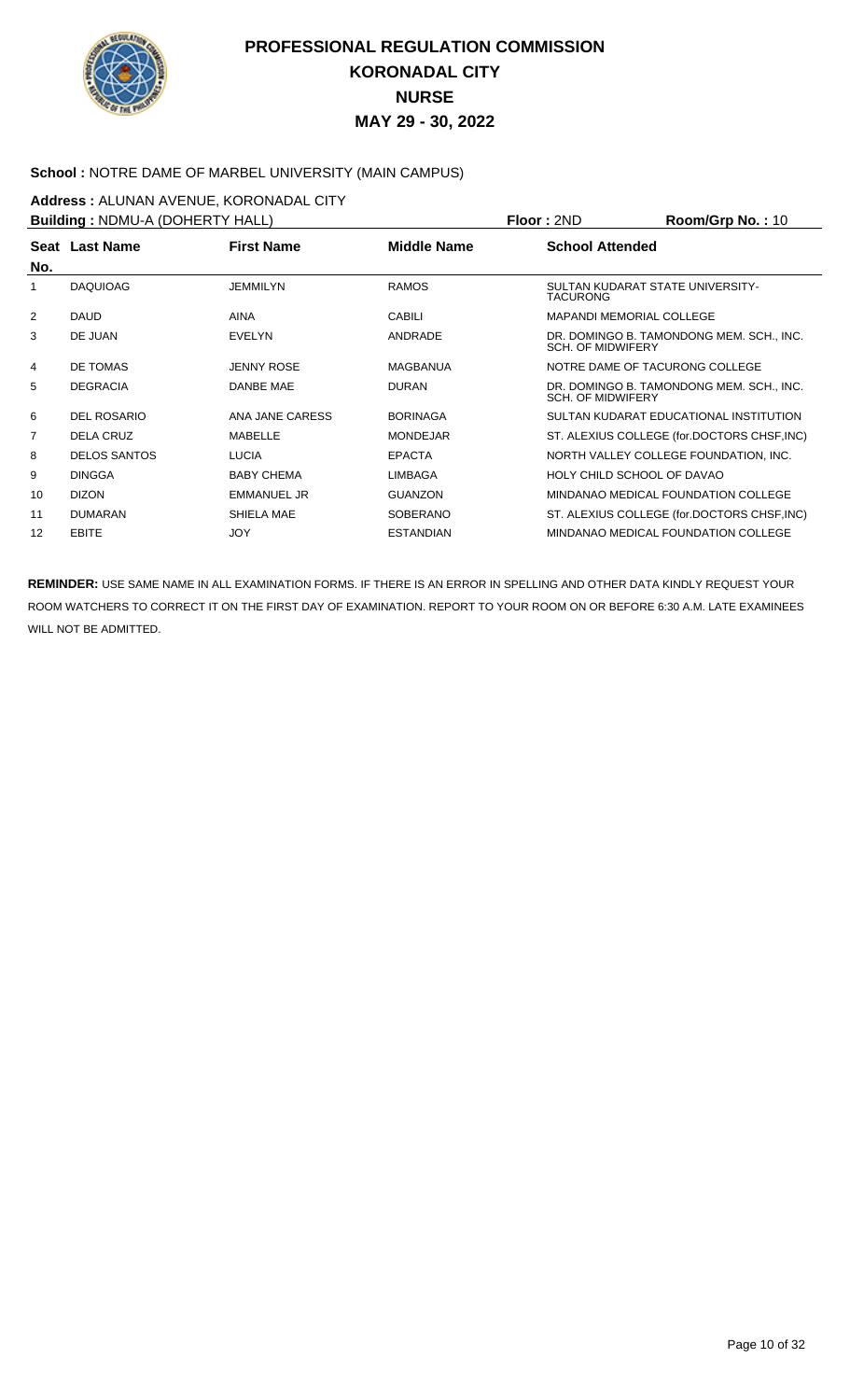

### School : NOTRE DAME OF MARBEL UNIVERSITY (MAIN CAMPUS)

**Address : ALUNAN AVENUE, KORONADAL CITY**<br>**Building : NDMLLA (DOHERTY HALL)** 

| <b>Building: NDMU-A (DOHERTY HALL)</b> |                |                    |                   | Floor: 2ND             | Room/Grp No.: 11                         |
|----------------------------------------|----------------|--------------------|-------------------|------------------------|------------------------------------------|
|                                        | Seat Last Name | <b>First Name</b>  | Middle Name       | <b>School Attended</b> |                                          |
| No.                                    |                |                    |                   |                        |                                          |
|                                        | <b>EBRAHIM</b> | <b>PRINCESS</b>    | <b>OMAR</b>       | DR. P. OCAMPO COLLEGES |                                          |
| 2                                      | <b>EBRAHIM</b> | <b>REHANA</b>      | LASAM             |                        | SULTAN KUDARAT EDUCATIONAL INSTITUTION   |
| 3                                      | <b>EGCA</b>    | <b>CHARYL JOY</b>  | <b>BESAS</b>      |                        | UNIVERSITY OF PERPETUAL HELP SYSTEM-GMA  |
| 4                                      | <b>ELEAZAR</b> | <b>MIA CHERINE</b> | <b>DIFUNTORUM</b> | <b>DAVAO</b>           | UNIVERSITY OF THE IMMACULATE CONCEPTION- |
| 5                                      | <b>ELICANO</b> | <b>DIANA</b>       | <b>BRACAMONTE</b> |                        | MINDANAO MEDICAL FOUNDATION COLLEGE      |
| 6                                      | <b>ELLIOT</b>  | <b>JOHN MARTIN</b> | <b>PACHEO</b>     |                        | BROKENSHIRE COLLEGE-SOCSKSARGEN, INC     |
| 7                                      | EMAM           | <b>MARIFA</b>      | <b>ENOK</b>       |                        | SULTAN KUDARAT EDUCATIONAL INSTITUTION   |
| 8                                      | EMBALZADO      | <b>GRACE MARY</b>  | <b>BARUIS</b>     |                        | NORTH VALLEY COLLEGE FOUNDATION, INC.    |
| 9                                      | <b>EMBLAWA</b> | ARAPHA             | <b>KANSI</b>      | DR. P. OCAMPO COLLEGES |                                          |
| 10                                     | <b>ESLAO</b>   | ANIE ZYRYLL        | <b>GARCIA</b>     |                        | SULTAN KUDARAT EDUCATIONAL INSTITUTION   |
| 11                                     | <b>ESMAEL</b>  | <b>FARIDA</b>      | BALAYMAN          |                        | SULTAN KUDARAT EDUCATIONAL INSTITUTION   |
| 12                                     | <b>ESMAEL</b>  | <b>NORHANIE</b>    | <b>MANGUDA</b>    | DR. P. OCAMPO COLLEGES |                                          |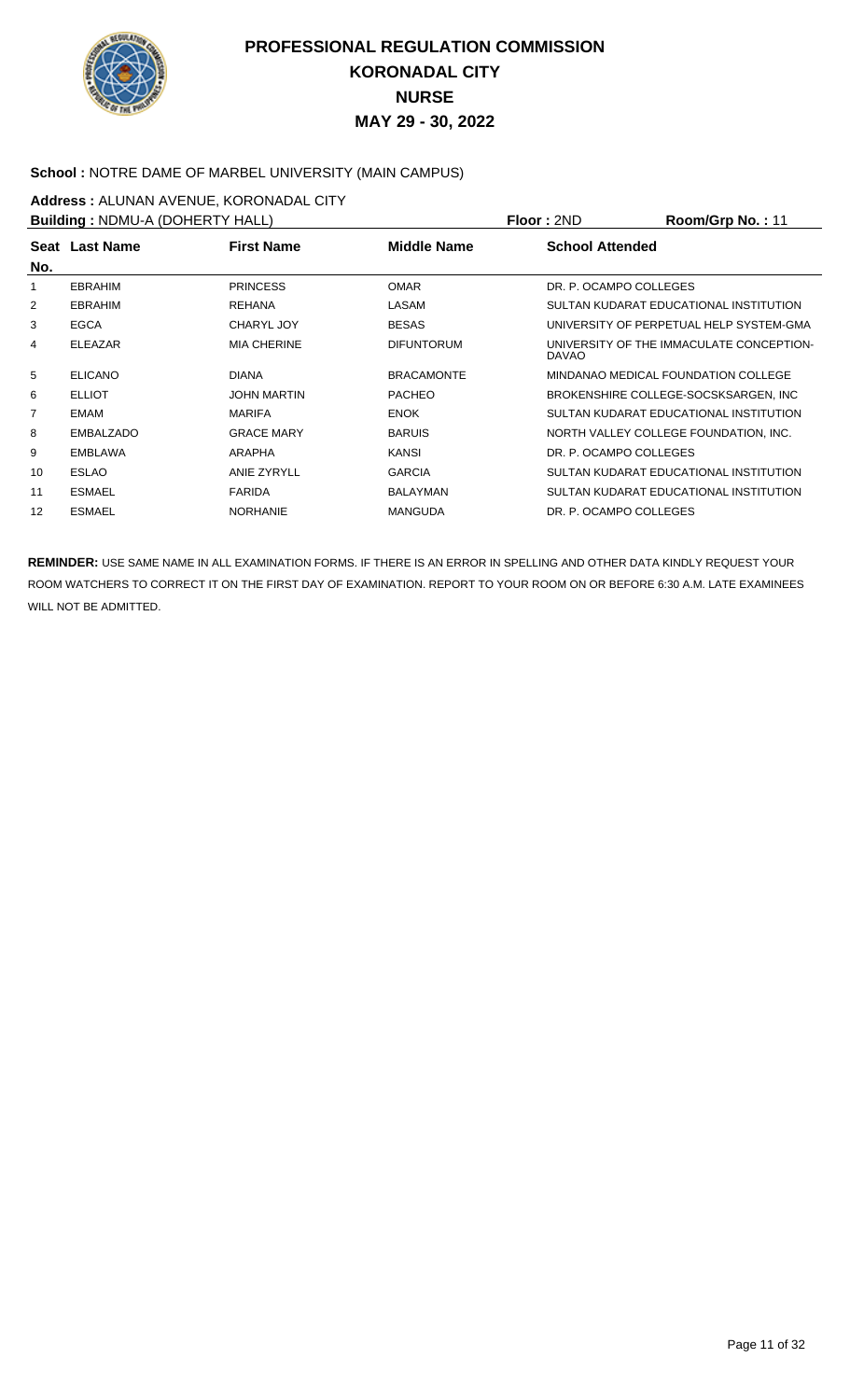

#### **School :** NOTRE DAME OF MARBEL UNIVERSITY (MAIN CAMPUS)

**Address : ALUNAN AVENUE, KORONADAL CITY**<br>**Building : NDMLLA (DOHERTY HALL)** 

| <b>Building: NDMU-A (DOHERTY HALL)</b> |                   |                       |                    | <b>Floor: 2ND</b>                | Room/Grp No.: 12                            |
|----------------------------------------|-------------------|-----------------------|--------------------|----------------------------------|---------------------------------------------|
| No.                                    | Seat Last Name    | <b>First Name</b>     | <b>Middle Name</b> | <b>School Attended</b>           |                                             |
|                                        | <b>ESMAEL</b>     | <b>SALAMONA</b>       | <b>UTARA</b>       | <b>DAVAO</b>                     | UNIVERSITY OF THE IMMACULATE CONCEPTION-    |
| 2                                      | <b>ESPAÑOLA</b>   | LOVELY JOY            | <b>SOLITO</b>      |                                  | COLEGIO DE KIDAPAWAN(for N.COTABATO IT)     |
| 3                                      | <b>ESPEJO</b>     | <b>EDWIN</b>          | <b>DEAÑO</b>       |                                  | SULTAN KUDARAT EDUCATIONAL INSTITUTION      |
| 4                                      | <b>ESQUILLA</b>   | <b>MELCHOR</b>        | <b>BATALLADOR</b>  | <b>SCH. OF MIDWIFERY</b>         | DR. DOMINGO B. TAMONDONG MEM. SCH., INC.    |
| 5                                      | <b>ESTIALBO</b>   | <b>CHERELYN</b>       | <b>BALSOMO</b>     | <b>SCH. OF MIDWIFERY</b>         | DR. DOMINGO B. TAMONDONG MEM. SCH., INC.    |
| 6                                      | <b>ESTRIBO</b>    | <b>CHERRYL</b>        | <b>HINONG</b>      | SAN PEDRO COLLEGE-DAVAO CITY     |                                             |
| 7                                      | <b>FAMADOR</b>    | <b>LUCILLE</b>        | <b>ESTROSOS</b>    | MANILA CENTRAL UNIVERSITY-MANILA |                                             |
| 8                                      | <b>FERMO</b>      | <b>ELLEN MAE</b>      | <b>LAPINIG</b>     |                                  | ST. ALEXIUS COLLEGE (for.DOCTORS CHSF, INC) |
| 9                                      | <b>FERNANDEZ</b>  | <b>CRYSTAL DARREN</b> | <b>SENCIO</b>      |                                  | MINDANAO MEDICAL FOUNDATION COLLEGE         |
| 10                                     | <b>FLORETE</b>    | <b>MIRAMAR</b>        | <b>OCAY</b>        |                                  | COLEGIO DE KIDAPAWAN(for N.COTABATO IT)     |
| 11                                     | <b>FONTANILLA</b> | LILY BETH             | <b>RONDON</b>      |                                  | SULTAN KUDARAT EDUCATIONAL INSTITUTION      |
| 12                                     | <b>FRENAL</b>     | <b>CHARRY</b>         | <b>FILOSOPO</b>    |                                  | ST. ALEXIUS COLLEGE (for.DOCTORS CHSF, INC) |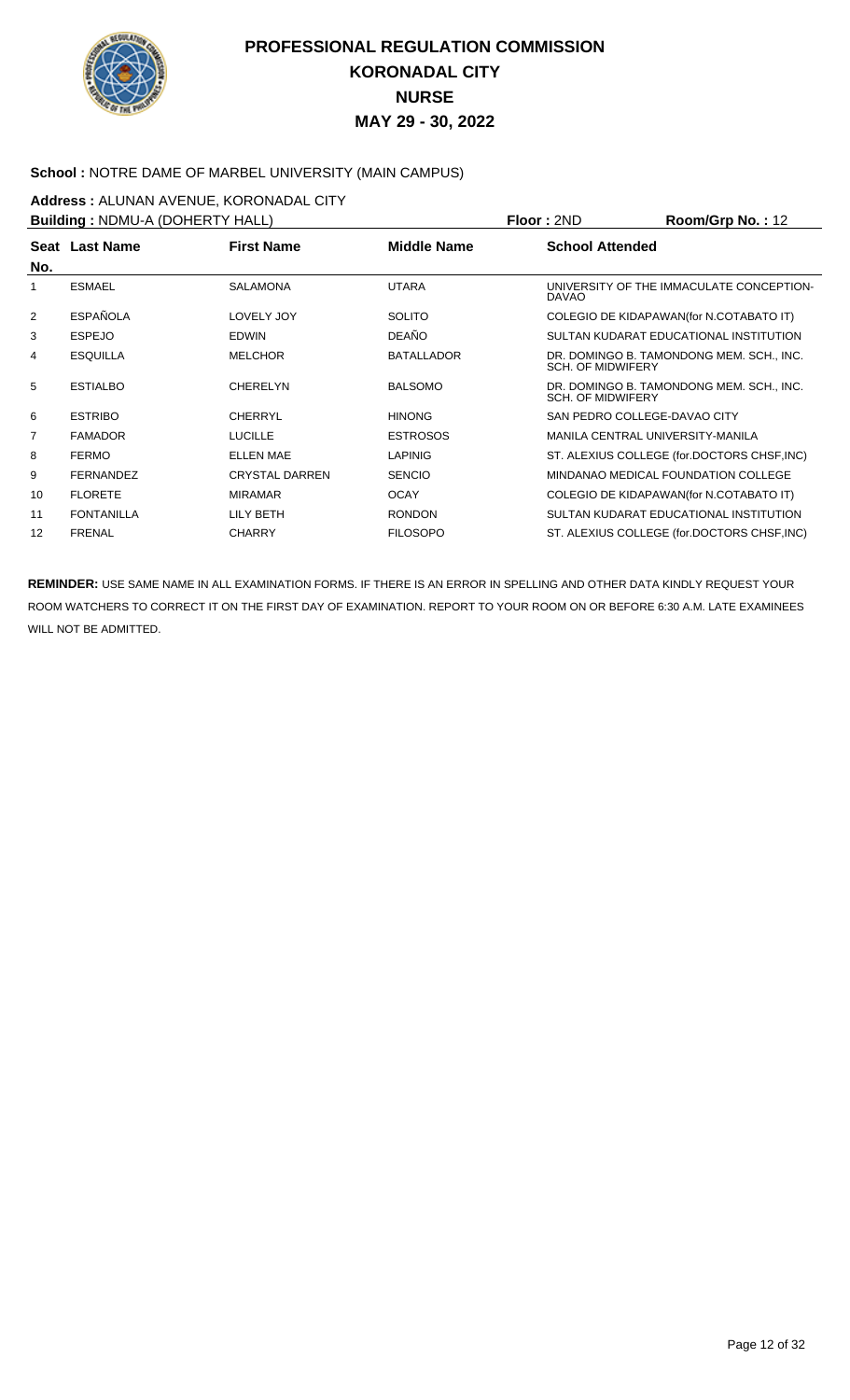

#### School : NOTRE DAME OF MARBEL UNIVERSITY (MAIN CAMPUS)

**Address : ALUNAN AVENUE, KORONADAL CITY**<br>**Building : NDMLLA (DOHERTY HALL)** 

| <b>Building: NDMU-A (DOHERTY HALL)</b> |                    |                    |                    | <b>Floor: 2ND</b><br>Room/Grp No.: 13                                |
|----------------------------------------|--------------------|--------------------|--------------------|----------------------------------------------------------------------|
|                                        | Seat Last Name     | <b>First Name</b>  | <b>Middle Name</b> | <b>School Attended</b>                                               |
| No.                                    |                    |                    |                    |                                                                      |
|                                        | <b>FUENTESPINA</b> | <b>RIDAFLOR</b>    | <b>CASIM</b>       | SULTAN KUDARAT STATE UNIVERSITY-<br><b>TACURONG</b>                  |
| 2                                      | <b>GAGUIL</b>      | <b>MERRIAM</b>     | <b>MANGINYOG</b>   | DR. DOMINGO B. TAMONDONG MEM. SCH., INC.<br><b>SCH. OF MIDWIFERY</b> |
| 3                                      | <b>GALERA</b>      | <b>JANNINH</b>     | <b>TRAVILLA</b>    | DR. DOMINGO B. TAMONDONG MEM. SCH., INC.<br><b>SCH. OF MIDWIFERY</b> |
| 4                                      | <b>GALMAK</b>      | JAWAHARLAL         | ALAMADA            | NORTH VALLEY COLLEGE FOUNDATION, INC.                                |
| 5                                      | GANI               | <b>HAMDAN</b>      | <b>TUGAYA</b>      | COTABATO MEDICAL FOUNDATION COLLEGE                                  |
| 6                                      | <b>GAPANG</b>      | LEA                | <b>DEOCARES</b>    | DR. DOMINGO B. TAMONDONG MEM. SCH., INC.<br><b>SCH. OF MIDWIFERY</b> |
| $\overline{7}$                         | <b>GEMENTIZA</b>   | <b>DIANNE ROSE</b> | <b>RENDON</b>      | COTABATO MEDICAL FOUNDATION COLLEGE                                  |
| 8                                      | <b>GERMO</b>       | CARLA KRIZZA       | <b>UDAS</b>        | DR. P. OCAMPO COLLEGES                                               |
| 9                                      | <b>GIANZON</b>     | <b>JANETH</b>      | ARIAN              | ST. ALEXIUS COLLEGE (for.DOCTORS CHSF, INC)                          |
| 10                                     | <b>GILUANE</b>     | SHIELA MAE         | <b>SANCHEZ</b>     | HOLY CHILD SCHOOL OF DAVAO                                           |
| 11                                     | GONZAGA            | <b>KRISELDA</b>    | <b>RESUMA</b>      | DR. DOMINGO B. TAMONDONG MEM. SCH., INC.<br><b>SCH. OF MIDWIFERY</b> |
| 12                                     | <b>GONZALES</b>    | ABEGAIL            | <b>MANTE</b>       | BROKENSHIRE COLLEGE-SOCSKSARGEN. INC                                 |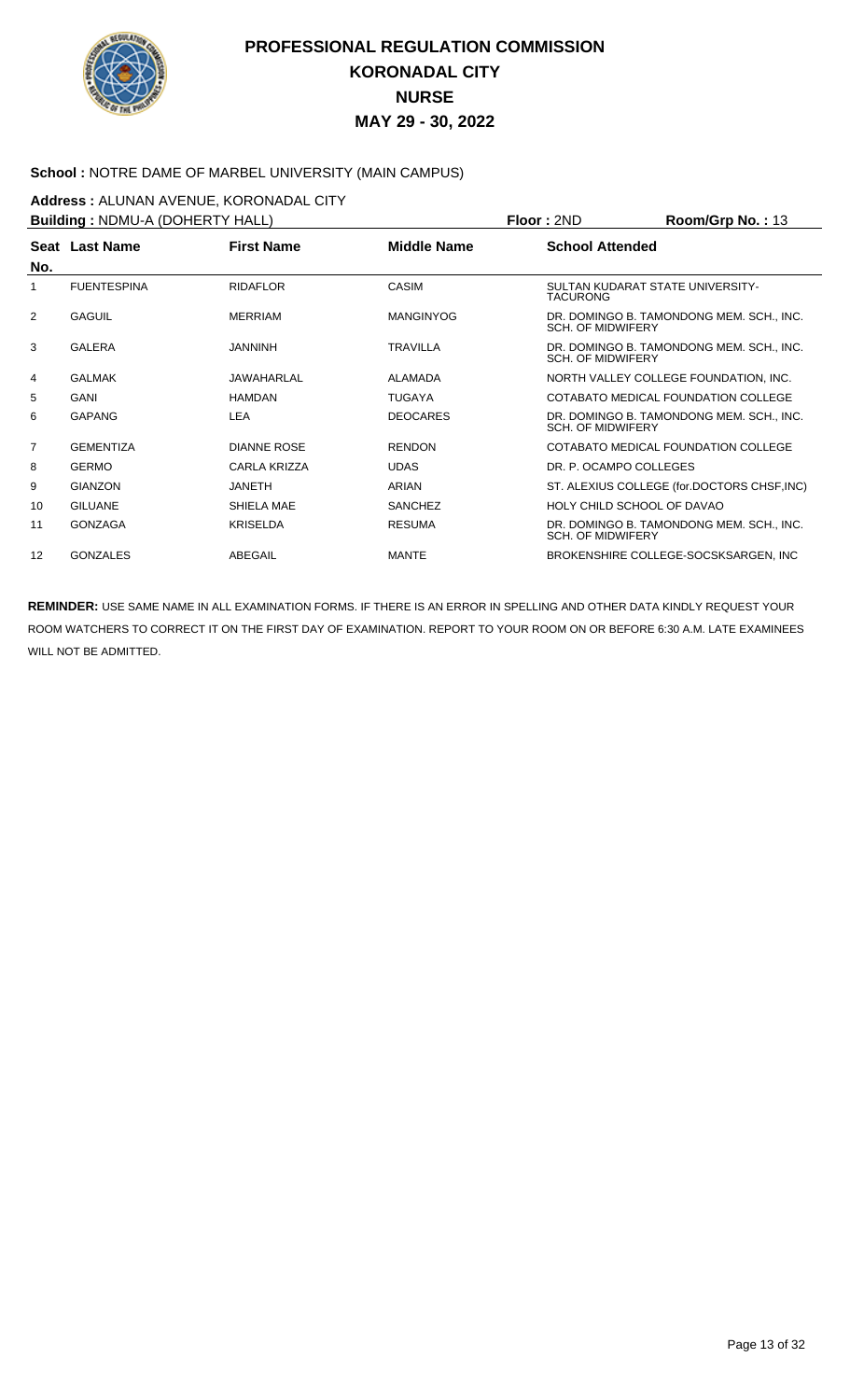

### **School :** NOTRE DAME OF MARBEL UNIVERSITY (MAIN CAMPUS)

**Address :** ALUNAN AVENUE, KORONADAL CITY

| <b>Building: NDMU-A (DOHERTY HALL)</b> |                    |                          |                    | <b>Floor: 2ND</b>              | Room/Grp No.: 14                            |
|----------------------------------------|--------------------|--------------------------|--------------------|--------------------------------|---------------------------------------------|
| No.                                    | Seat Last Name     | <b>First Name</b>        | <b>Middle Name</b> | <b>School Attended</b>         |                                             |
| 1                                      | <b>GORDON</b>      | <b>HANZ PATRICK PAUL</b> | <b>KUIZON</b>      |                                | COTABATO MEDICAL FOUNDATION COLLEGE         |
| 2                                      | <b>GRIÑO</b>       | <b>EVANGELINE</b>        | <b>SUPERIANO</b>   |                                | NORTH VALLEY COLLEGE FOUNDATION. INC.       |
| 3                                      | <b>GUIALUDIN</b>   | <b>KONANE</b>            | <b>SONGA</b>       |                                | SULTAN KUDARAT EDUCATIONAL INSTITUTION      |
| 4                                      | <b>GUIAM</b>       | ANNABELLE                | ANAYATIN           | DR. P. OCAMPO COLLEGES         |                                             |
| 5                                      | <b>GUIAMALON</b>   | <b>RAHIMA</b>            | <b>BALUTINTIC</b>  |                                | ST. ALEXIUS COLLEGE (for.DOCTORS CHSF, INC) |
| 6                                      | <b>GUIAMALUDIN</b> | <b>ROWAINA</b>           | <b>TALUSAN</b>     |                                | SULTAN KUDARAT EDUCATIONAL INSTITUTION      |
| 7                                      | <b>GUIAMAN</b>     | <b>NORSALAM</b>          | <b>SAMBOLAWAN</b>  | <b>SCH. OF MIDWIFERY</b>       | DR. DOMINGO B. TAMONDONG MEM. SCH., INC.    |
| 8                                      | <b>GUIAMEL</b>     | <b>SHERIKET AISA</b>     | <b>USOP</b>        | NOTRE DAME OF TACURONG COLLEGE |                                             |
| 9                                      | <b>GUQUIB</b>      | ANA MAE                  | AÑANA              | JOHN PAUL II COLLEGE           |                                             |
| 10                                     | H. JANNER          | <b>NOUHA</b>             | <b>KUSAIN</b>      |                                | SAINT BENEDICT COLLEGE-COTABATO CITY        |
| 11                                     | <b>HAGUISAN</b>    | <b>SHALEN VINKS</b>      | ALAS-AS            |                                | POLYTECHNIC COLLEGE OF DAVAO DEL SUR        |
| 12                                     | <b>HERMAN</b>      | ANGELITA                 | <b>GALAURA</b>     |                                | COLEGIO DE KIDAPAWAN(for N.COTABATO IT)     |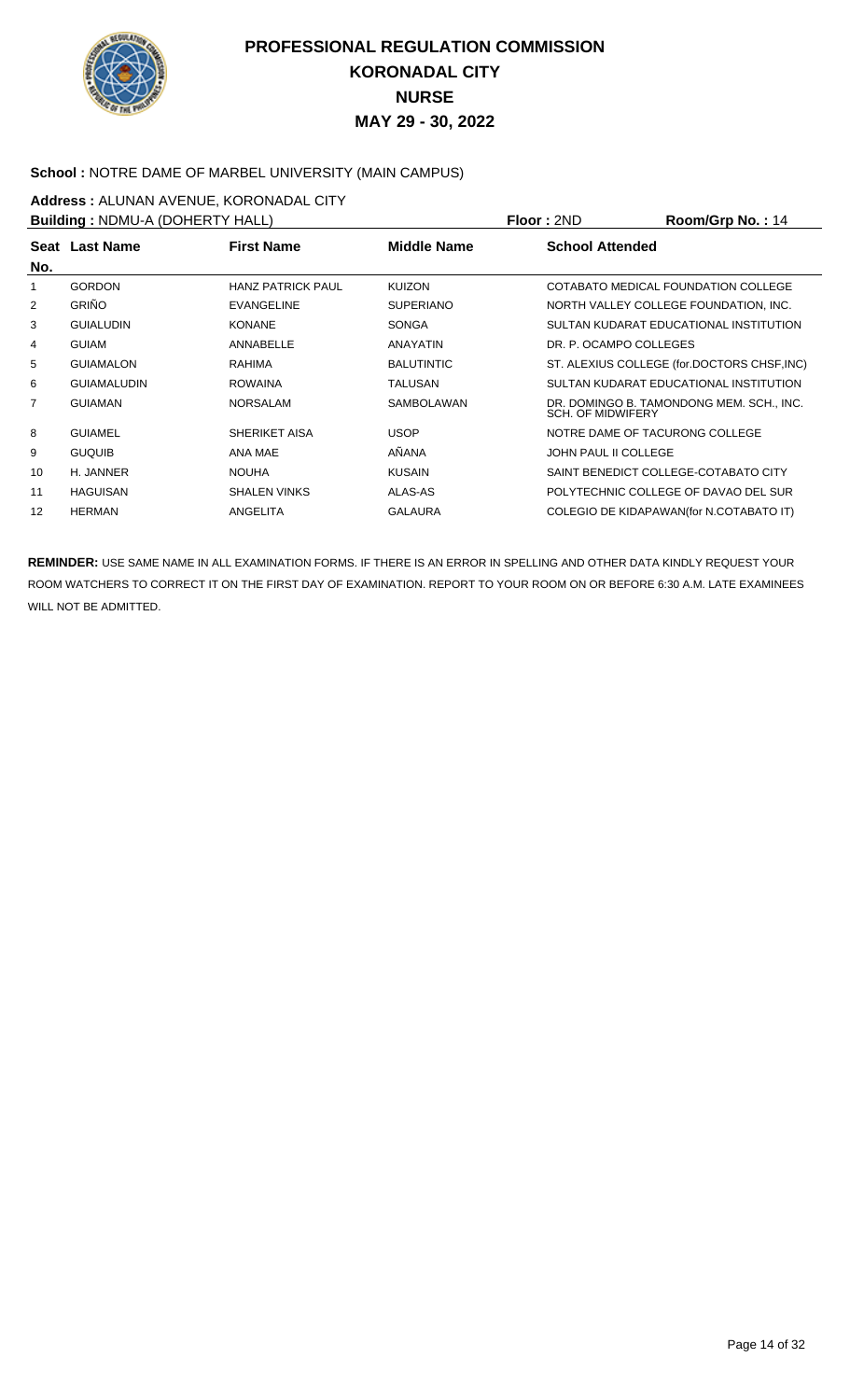

#### School : NOTRE DAME OF MARBEL UNIVERSITY (MAIN CAMPUS)

**Address : ALUNAN AVENUE, KORONADAL CITY**<br>**Building : NDMLLB (CREEGAN HALL)** 

| <b>Building: NDMU-B (CREEGAN HALL)</b> |                       |                          |                    | Room/Grp No.: 15<br><b>Floor: 1ST</b>                                |
|----------------------------------------|-----------------------|--------------------------|--------------------|----------------------------------------------------------------------|
|                                        | <b>Seat Last Name</b> | <b>First Name</b>        | <b>Middle Name</b> | <b>School Attended</b>                                               |
| No.                                    |                       |                          |                    |                                                                      |
| 1                                      | <b>HISO</b>           | <b>BEATA</b>             | <b>BOGACKI</b>     | DR. DOMINGO B. TAMONDONG MEM. SCH., INC.<br><b>SCH. OF MIDWIFERY</b> |
| 2                                      | <b>IDLAO</b>          | SHERYL ANN               | <b>REGANIT</b>     | UNIVERSITY OF THE IMMACULATE CONCEPTION-<br><b>DAVAO</b>             |
| 3                                      | <b>IGBUS</b>          | <b>SHARMINE ROSIELLE</b> | <b>JOVEN</b>       | NOTRE DAME UNIVERSITY                                                |
| 4                                      | <b>IMAN</b>           | <b>QUIA ROSE</b>         | LAURESTA           | BROKENSHIRE COLLEGE-SOCSKSARGEN, INC.                                |
| 5                                      | <b>JUGUAN</b>         | <b>JIMBO</b>             | <b>OGAYCO</b>      | MINDANAO MEDICAL FOUNDATION COLLEGE                                  |
| 6                                      | KADATUAN              | <b>HYRAN</b>             | <b>AKMAD</b>       | SOUTHERN PHILIPPINES COLLEGE OF SCIENCES<br>& HEALTH EDUCATION       |
| $\overline{7}$                         | KADATUAN              | <b>NORIZIA</b>           | <b>BAKANG</b>      | DR. DOMINGO B. TAMONDONG MEM. SCH., INC.<br><b>SCH. OF MIDWIFERY</b> |
| 8                                      | <b>KADIR</b>          | <b>SALAHA</b>            | <b>UTTO</b>        | SULTAN KUDARAT EDUCATIONAL INSTITUTION                               |
| 9                                      | <b>KAMAD</b>          | SHAHIRA JANNA BAI        | <b>DUMA</b>        | SULTAN KUDARAT EDUCATIONAL INSTITUTION                               |
| 10                                     | KARI                  | <b>BAI EMILY</b>         | <b>MACAUMBANG</b>  | MEDINA COLLEGE-PAGADIAN (for.ST.JOHN GEN.<br>HOSP.& COLL.)           |
| 11                                     | KARIM                 | FAIZAH                   | <b>MOHAMMAD</b>    | DR. P. OCAMPO COLLEGES                                               |
| 12                                     | <b>KARIM</b>          | <b>NASSER</b>            | <b>SULEIK</b>      | NORTH VALLEY COLLEGE FOUNDATION, INC.                                |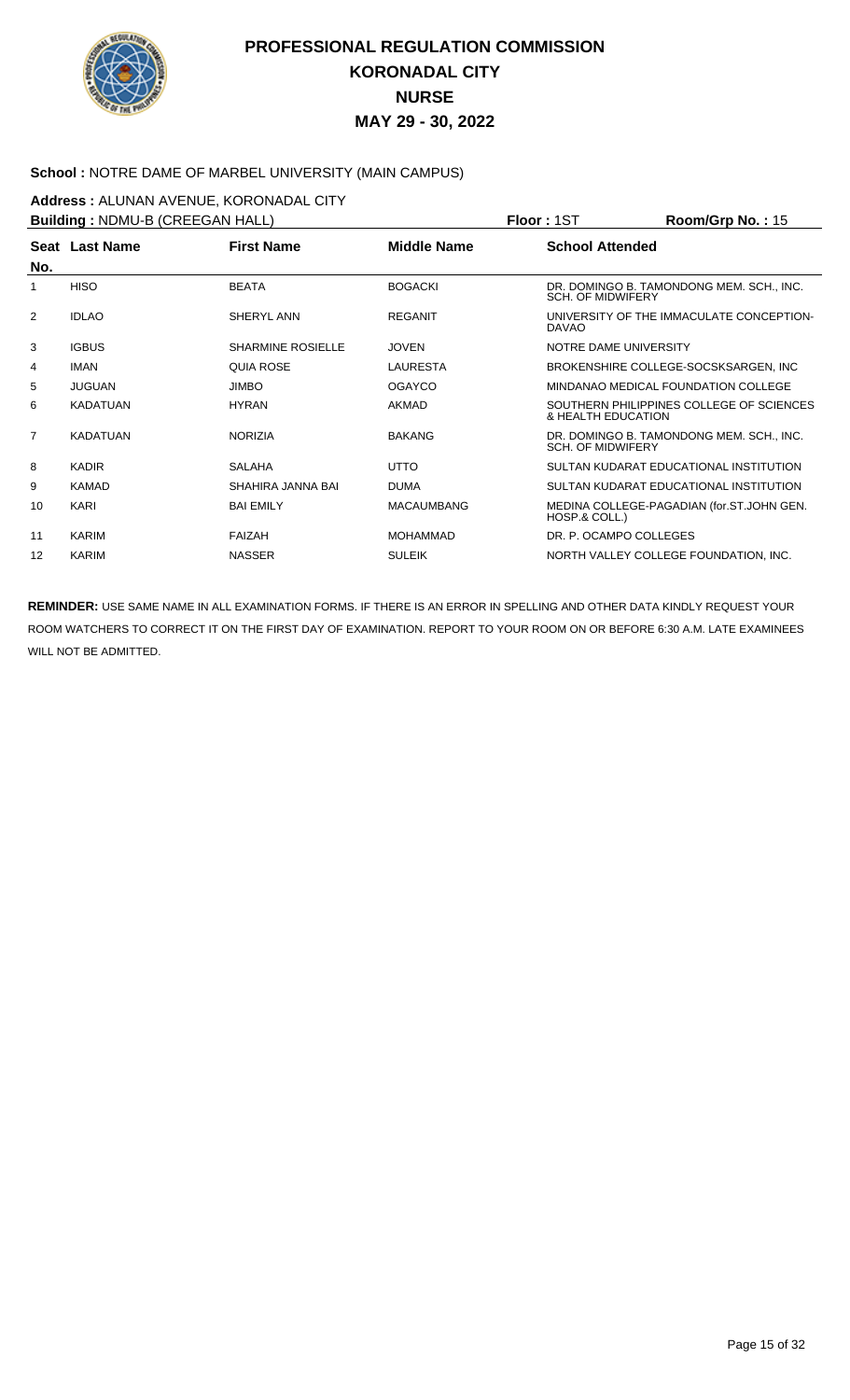

#### School : NOTRE DAME OF MARBEL UNIVERSITY (MAIN CAMPUS)

**Address :** ALUNAN AVENUE, KORONADAL CITY

| <b>Building: NDMU-B (CREEGAN HALL)</b> |                |                     |                 | <b>Floor: 1ST</b>           | Room/Grp No.: 16                            |
|----------------------------------------|----------------|---------------------|-----------------|-----------------------------|---------------------------------------------|
| No.                                    | Seat Last Name | <b>First Name</b>   | Middle Name     | <b>School Attended</b>      |                                             |
|                                        | <b>KARIM</b>   | NOR-AIN             | <b>PALOMO</b>   |                             | NORTH VALLEY COLLEGE FOUNDATION, INC.       |
| 2                                      | KASIM          | ARMINA              | <b>EMAN</b>     | DR. P. OCAMPO COLLEGES      |                                             |
| 3                                      | KASIM          | <b>MYLENE</b>       | ALI             |                             | SULTAN KUDARAT EDUCATIONAL INSTITUTION      |
| 4                                      | <b>KHAMID</b>  | <b>FAIRODZ</b>      | <b>NANDO</b>    |                             | SULTAN KUDARAT EDUCATIONAL INSTITUTION      |
| 5                                      | <b>KIDO</b>    | <b>NORAITA</b>      | <b>NANDING</b>  |                             | SULTAN KUDARAT EDUCATIONAL INSTITUTION      |
| 6                                      | <b>KUNSA</b>   | JALIHA              | <b>KAMANSA</b>  | NOTRE DAME UNIVERSITY       |                                             |
| 7                                      | <b>KUSAIN</b>  | <b>MARY JANE</b>    | <b>OTTO</b>     | SCH. OF MIDWIFERY           | DR. DOMINGO B. TAMONDONG MEM. SCH., INC.    |
| 8                                      | LABASAN        | <b>GEOVEN</b>       | <b>PANES</b>    |                             | COTABATO MEDICAL FOUNDATION COLLEGE         |
| 9                                      | <b>LACHICA</b> | <b>KATHERYN</b>     | LAMA            |                             | NORTH DAVAO COLLEGE-TAGUM FOUNDATION        |
| 10                                     | <b>LACSI</b>   | <b>MARY SUZETTE</b> | <b>BANGONON</b> | DAVAO DOCTORS COLLEGE, INC. |                                             |
| 11                                     | LAGDAMEN       | <b>JOCHIELLE</b>    | <b>BIARE</b>    |                             | ST. ALEXIUS COLLEGE (for.DOCTORS CHSF, INC) |
| 12                                     | LAMA           | <b>ROY</b>          | <b>CASTRO</b>   |                             | MINDANAO MEDICAL FOUNDATION COLLEGE         |
|                                        |                |                     |                 |                             |                                             |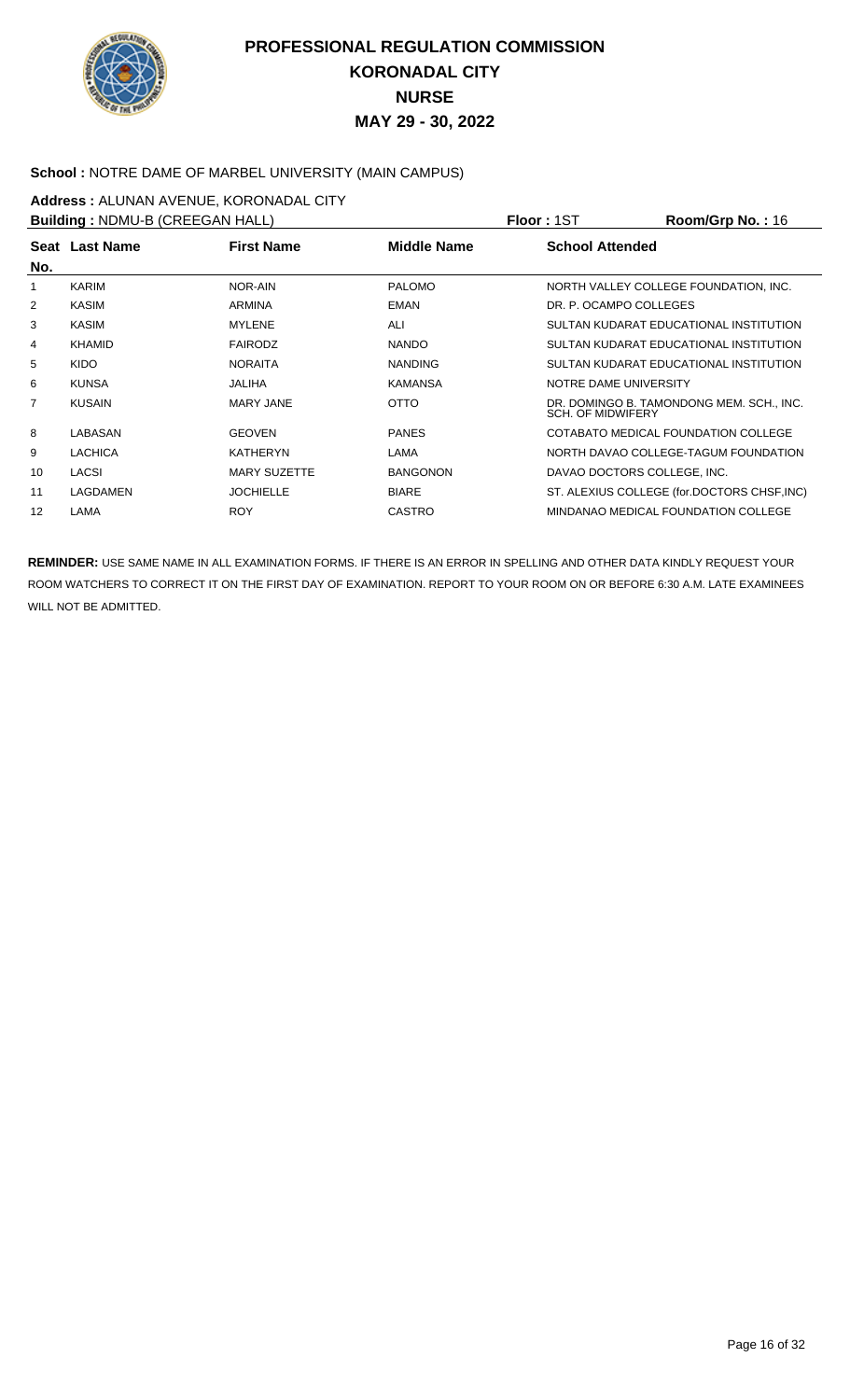

### **School :** NOTRE DAME OF MARBEL UNIVERSITY (MAIN CAMPUS)

**Address :** ALUNAN AVENUE, KORONADAL CITY

| <b>Building: NDMU-B (CREEGAN HALL)</b> |                |                          |                  | <b>Floor: 1ST</b>        | Room/Grp No.: 17                            |
|----------------------------------------|----------------|--------------------------|------------------|--------------------------|---------------------------------------------|
| No.                                    | Seat Last Name | <b>First Name</b>        | Middle Name      | <b>School Attended</b>   |                                             |
|                                        | LAMPEDARIO     | <b>NOVELYN</b>           | <b>MIRO</b>      |                          | MINDANAO MEDICAL FOUNDATION COLLEGE         |
| 2                                      | <b>LANDIG</b>  | <b>IRISH</b>             | QUEJADA          |                          | SULTAN KUDARAT EDUCATIONAL INSTITUTION      |
| 3                                      | LAROZA         | <b>EMMANUEL JR</b>       | <b>ADORACION</b> |                          | NORTH VALLEY COLLEGE FOUNDATION, INC.       |
| 4                                      | LATREZ         | <b>GLENNDALE</b>         | <b>MAGNAONG</b>  |                          | NORTH VALLEY COLLEGE FOUNDATION, INC.       |
| 5                                      | LAUBAN         | AHKLIYYA                 | <b>PASIGAN</b>   | DR. P. OCAMPO COLLEGES   |                                             |
| 6                                      | LAZARITO       | ALFRELINE SHINA          | <b>HERRERA</b>   | <b>SCH. OF MIDWIFERY</b> | DR. DOMINGO B. TAMONDONG MEM. SCH., INC.    |
| $\overline{7}$                         | LEBAS          | HAZEL                    | <b>ALIX</b>      |                          | SULTAN KUDARAT EDUCATIONAL INSTITUTION      |
| 8                                      | <b>LEGASPI</b> | <b>FRENILYN</b>          | <b>DURAN</b>     |                          | SULTAN KUDARAT EDUCATIONAL INSTITUTION      |
| 9                                      | <b>LIBRIA</b>  | ANGELI                   | <b>AUDITOR</b>   |                          | NORTH VALLEY COLLEGE FOUNDATION, INC.       |
| 10                                     | <b>LIPOLES</b> | <b>BAIMON</b>            | <b>USMAN</b>     | <b>SCH. OF MIDWIFERY</b> | DR. DOMINGO B. TAMONDONG MEM. SCH., INC.    |
| 11                                     | <b>LIPOLES</b> | <b>PASIGAN</b>           | <b>TANTONG</b>   |                          | ST. ALEXIUS COLLEGE (for.DOCTORS CHSF, INC) |
| 12                                     | <b>LOMOLJO</b> | <b>BENRICK SIMORE II</b> | <b>BIOC</b>      |                          | POLYTECHNIC COLLEGE OF DAVAO DEL SUR        |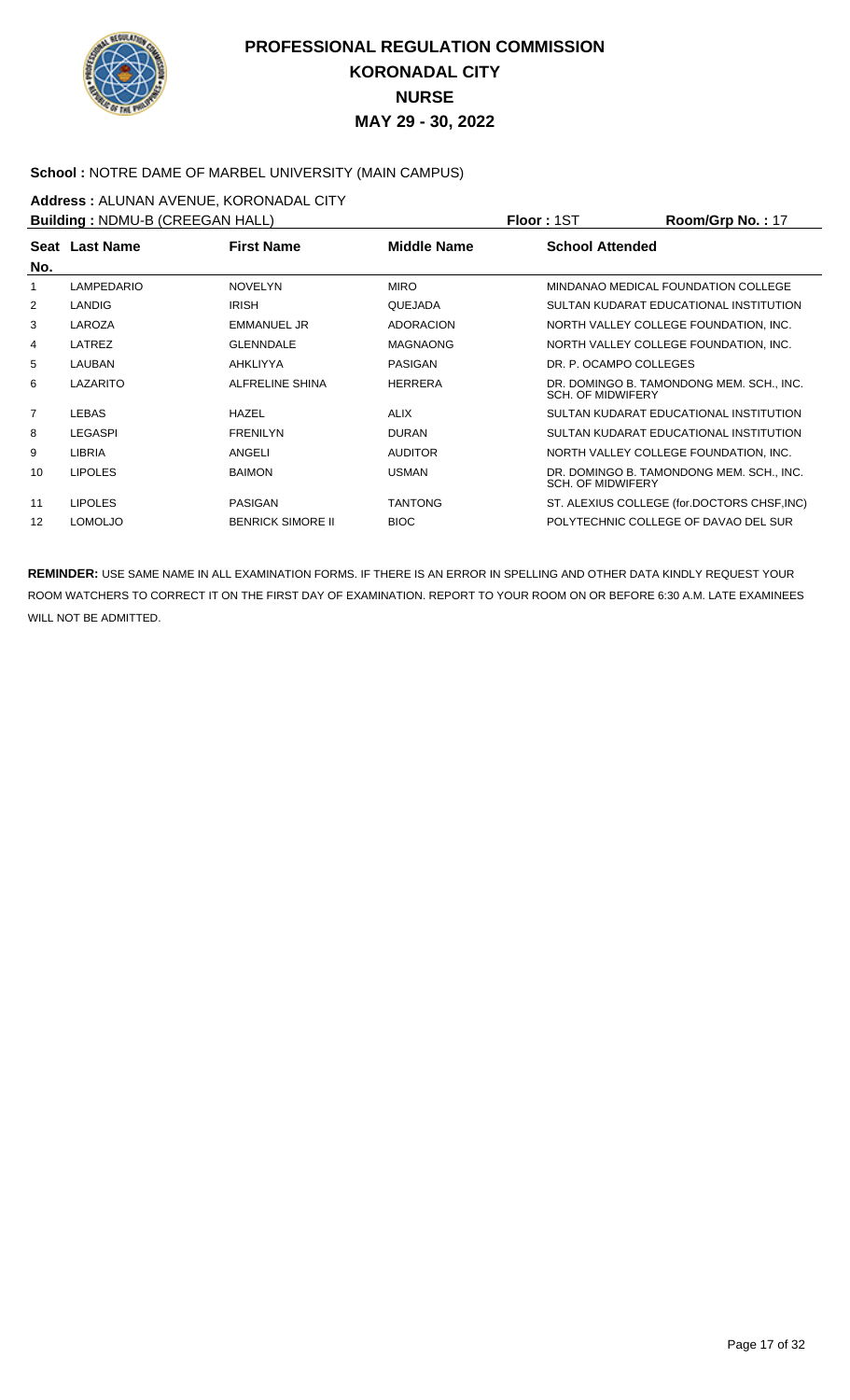

#### School : NOTRE DAME OF MARBEL UNIVERSITY (MAIN CAMPUS)

**Address :** ALUNAN AVENUE, KORONADAL CITY

| <b>Building: NDMU-B (CREEGAN HALL)</b> |                 |                    |                    | <b>Floor: 1ST</b>                  | Room/Grp No.: 18                            |
|----------------------------------------|-----------------|--------------------|--------------------|------------------------------------|---------------------------------------------|
| No.                                    | Seat Last Name  | <b>First Name</b>  | <b>Middle Name</b> | <b>School Attended</b>             |                                             |
|                                        | <b>LOPEZ</b>    | CARL JHING         | <b>ECHAURE</b>     |                                    | BROKENSHIRE COLLEGE-SOCSKSARGEN, INC        |
| 2                                      | <b>LOPEZ</b>    | <b>REYNOLD</b>     | <b>MISSION</b>     |                                    | ST. ALEXIUS COLLEGE (for.DOCTORS CHSF, INC) |
| 3                                      | <b>LUCERO</b>   | <b>MARY JUNE</b>   | <b>PRADO</b>       | DAVAO DOCTORS COLLEGE, INC.        |                                             |
| 4                                      | <b>LUMAMBAS</b> | <b>DIANA</b>       | <b>MAULID</b>      |                                    | NORTH VALLEY COLLEGE FOUNDATION, INC.       |
| 5                                      | LUMAWAG         | <b>JOCHITTE</b>    | LAGDAMEN           |                                    | ST. ALEXIUS COLLEGE (for.DOCTORS CHSF, INC) |
| 6                                      | <b>LUMENDA</b>  | SITTIE SHAHANI     | <b>MAMALO</b>      | STI COLLEGE OF MINDANAO-DAVAO CITY |                                             |
| 7                                      | <b>MABALOT</b>  | <b>ERICK CARLO</b> | YADAO              | DAVAO DOCTORS COLLEGE, INC.        |                                             |
| 8                                      | <b>MADAYAG</b>  | <b>PAULINO</b>     | <b>ANCHETA</b>     | <b>SCH. OF MIDWIFERY</b>           | DR. DOMINGO B. TAMONDONG MEM. SCH., INC.    |
| 9                                      | <b>MADIDIS</b>  | <b>HANNA BAI</b>   | LADTUDAN           |                                    | UNIVERSITY OF SOUTHERN MINDANAO-KABACAN     |
| 10                                     | <b>MADIDIS</b>  | <b>MERIAM</b>      | SAMAD              |                                    | SULTAN KUDARAT EDUCATIONAL INSTITUTION      |
| 11                                     | <b>MAINDAN</b>  | <b>FATIMA</b>      | <b>VALIN</b>       | <b>SCH. OF MIDWIFERY</b>           | DR. DOMINGO B. TAMONDONG MEM. SCH., INC.    |
| 12                                     | <b>MALA</b>     | <b>SAMROD</b>      | <b>TAHIR</b>       | NOTRE DAME OF TACURONG COLLEGE     |                                             |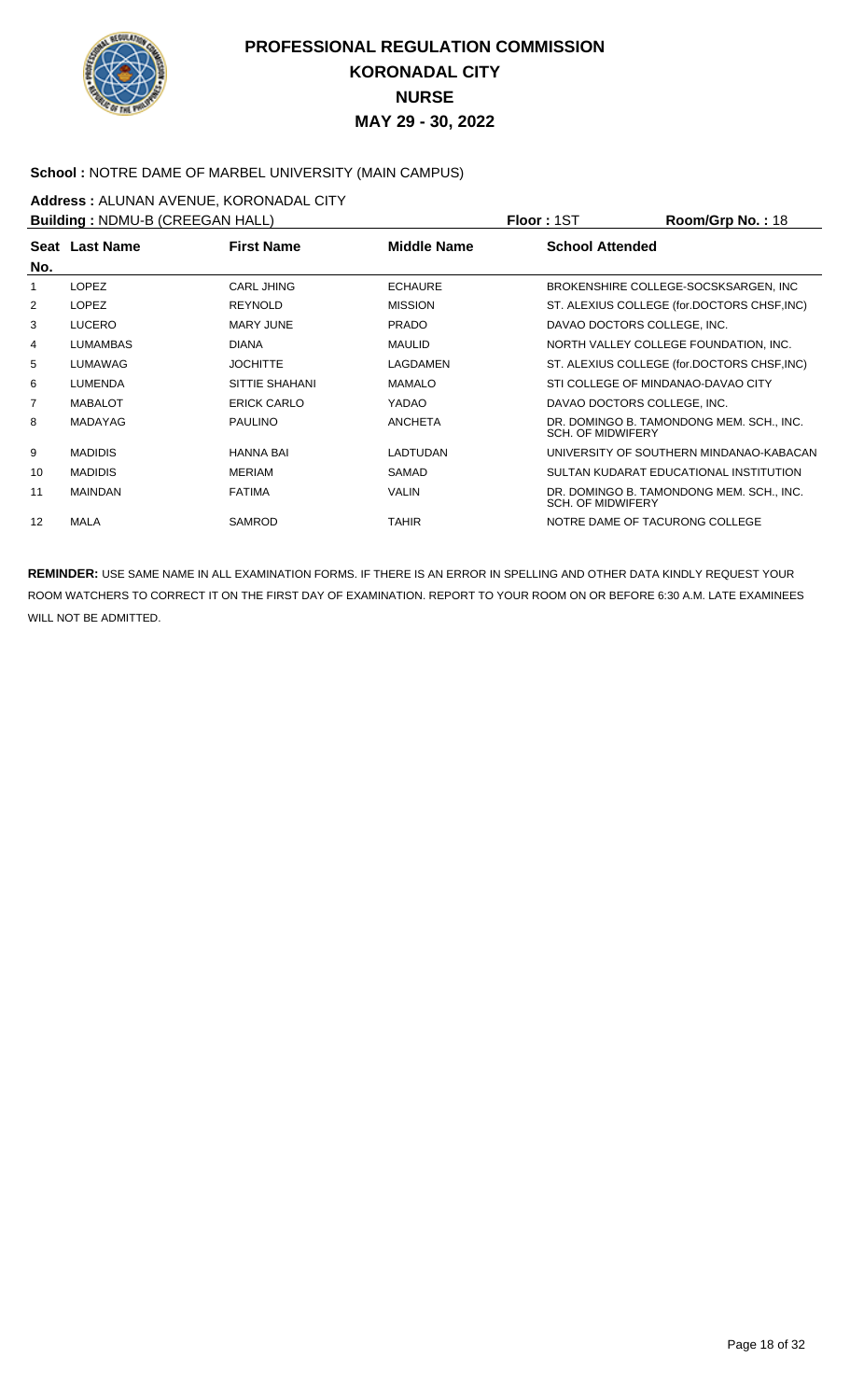

### **School :** NOTRE DAME OF MARBEL UNIVERSITY (MAIN CAMPUS)

# **Address : ALUNAN AVENUE, KORONADAL CITY**<br>**Building : NDMLLB (CREEGAN HALL)**

| <b>Building: NDMU-B (CREEGAN HALL)</b> |                    |                      |                    | <b>Floor: 1ST</b>        | Room/Grp No.: 19                            |
|----------------------------------------|--------------------|----------------------|--------------------|--------------------------|---------------------------------------------|
|                                        | Seat Last Name     | <b>First Name</b>    | <b>Middle Name</b> | <b>School Attended</b>   |                                             |
| No.                                    | <b>MALAMPONG</b>   | <b>SAMSIYA</b>       | <b>SUBEKAN</b>     |                          | ST. ALEXIUS COLLEGE (for.DOCTORS CHSF, INC) |
| 2                                      | MALANGGIAO         | <b>SALAMA</b>        | PAGLALA            |                          | SULTAN KUDARAT EDUCATIONAL INSTITUTION      |
| 3                                      | <b>MALCAMPO</b>    | <b>SHAY MARIE</b>    | <b>AGUIRRE</b>     |                          | DAVAO DOCTORS COLLEGE, INC.                 |
| 4                                      | <b>MAMAK</b>       | <b>BAI SAHARA</b>    | <b>MAGELNA</b>     | <b>SCH. OF MIDWIFERY</b> | DR. DOMINGO B. TAMONDONG MEM. SCH., INC.    |
| 5                                      | <b>MAMALO</b>      | <b>SARAH LENNETH</b> | LALANTACON         | <b>SCH. OF MIDWIFERY</b> | DR. DOMINGO B. TAMONDONG MEM. SCH., INC.    |
| 6                                      | MANA-AY            | <b>DONNA</b>         | MILAN              |                          | ST. ALEXIUS COLLEGE (for.DOCTORS CHSF, INC) |
| $\overline{7}$                         | MANALASAL          | <b>GEMMA</b>         | <b>ALEJANDRO</b>   |                          | COLEGIO DE KIDAPAWAN(for N.COTABATO IT)     |
| 8                                      | <b>MANGINDLA</b>   | <b>MERLISA</b>       | <b>ABID</b>        |                          | SULTAN KUDARAT EDUCATIONAL INSTITUTION      |
| 9                                      | <b>MANGUDADATU</b> | <b>MARZENIE</b>      | <b>ABEDIN</b>      | NOTRE DAME UNIVERSITY    |                                             |
| 10                                     | <b>MANGUDADATU</b> | <b>ZUHAINA</b>       | <b>KALIPAPA</b>    |                          | SULTAN KUDARAT EDUCATIONAL INSTITUTION      |
| 11                                     | <b>MANTIL</b>      | <b>WANIDA</b>        | <b>MAMALANGKAY</b> | DR. P. OCAMPO COLLEGES   |                                             |
| 12                                     | <b>MANUEL</b>      | <b>DIVINE GRACE</b>  | <b>ORDOÑA</b>      |                          | UNIVERSITY OF SOUTHERN MINDANAO-KABACAN     |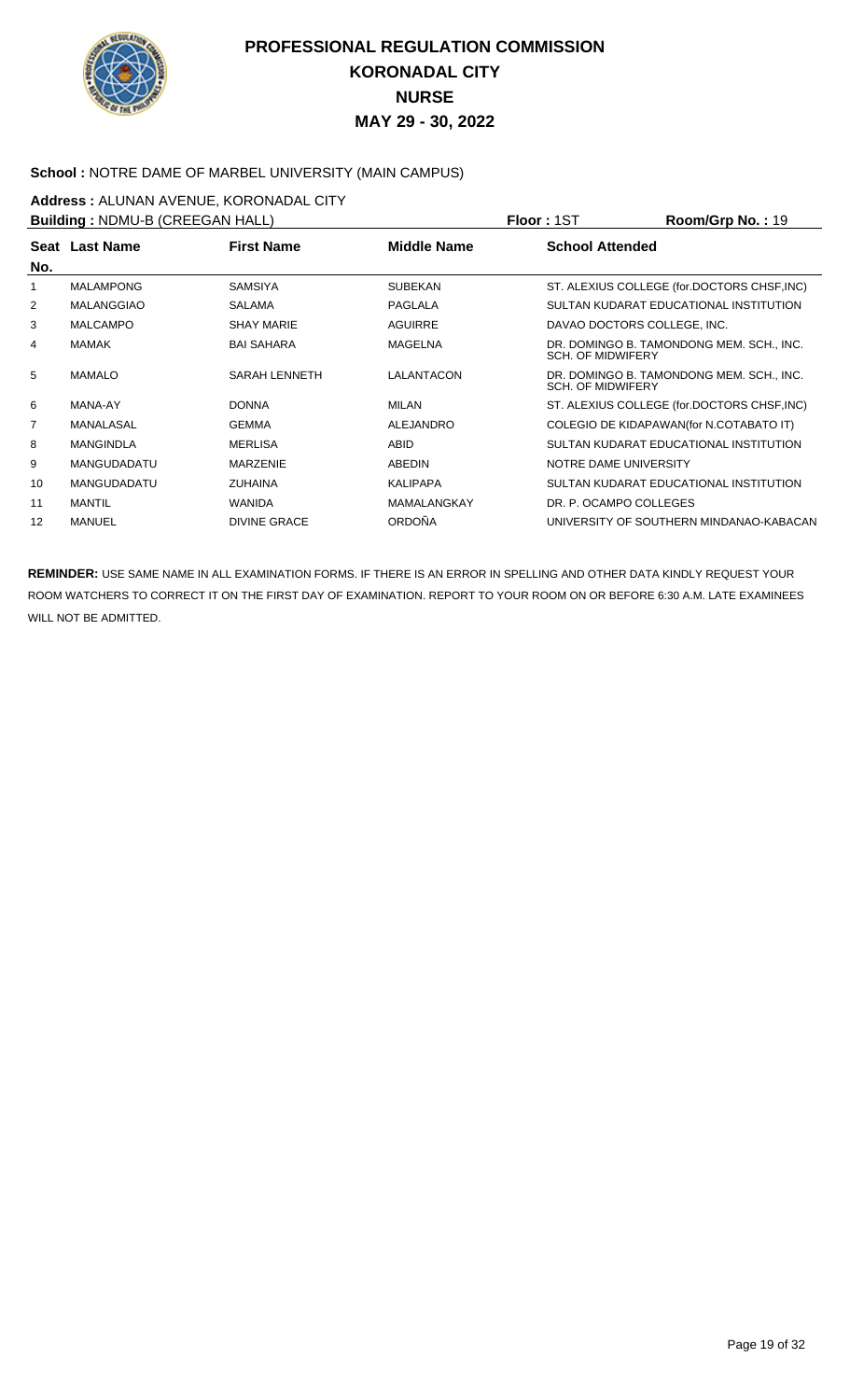

#### School : NOTRE DAME OF MARBEL UNIVERSITY (MAIN CAMPUS)

**Address :** ALUNAN AVENUE, KORONADAL CITY

| <b>Building: NDMU-B (CREEGAN HALL)</b> |                   |                         |                    | <b>Floor: 1ST</b>              | $Room/Grp$ No.: 20                       |
|----------------------------------------|-------------------|-------------------------|--------------------|--------------------------------|------------------------------------------|
|                                        | Seat Last Name    | <b>First Name</b>       | <b>Middle Name</b> | <b>School Attended</b>         |                                          |
| No.                                    | <b>MAONG</b>      | <b>YASMIN</b>           | <b>MACMOD</b>      | & HEALTH EDUCATION             | SOUTHERN PHILIPPINES COLLEGE OF SCIENCES |
| 2                                      | <b>MARTIN</b>     | JAZELLE MAE             |                    | NOTRE DAME OF TACURONG COLLEGE |                                          |
| 3                                      | <b>MARTINEZ</b>   | <b>JASPER</b>           | PAGALAN            |                                | BROKENSHIRE COLLEGE-SOCSKSARGEN, INC     |
| 4                                      | <b>MASCUD</b>     | <b>HASMIN</b>           | <b>KAMIDSA</b>     | <b>SCH. OF MIDWIFERY</b>       | DR. DOMINGO B. TAMONDONG MEM. SCH., INC. |
| 5                                      | <b>MATAS</b>      | <b>ZODENVER</b>         | <b>GARCESA</b>     |                                | POLYTECHNIC COLLEGE OF DAVAO DEL SUR     |
| 6                                      | MAULANA           | <b>HALIL</b>            | <b>KASIM</b>       | DR. P. OCAMPO COLLEGES         |                                          |
| 7                                      | <b>MAXIMO</b>     | <b>KAREL CRISTINE</b>   | <b>FERNANDO</b>    |                                | NORTH VALLEY COLLEGE FOUNDATION, INC.    |
| 8                                      | MAYASA            | <b>HAMIDA</b>           | <b>KINDO</b>       | SCH. OF MIDWIFERY              | DR. DOMINGO B. TAMONDONG MEM. SCH., INC. |
| 9                                      | <b>METOPHER</b>   | <b>SAGUIRA</b>          | <b>IMAM</b>        |                                | MINDANAO MEDICAL FOUNDATION COLLEGE      |
| 10                                     | <b>MIDTIMBANG</b> | <b>JANINA BAI PEARL</b> | <b>MIDTIMBANG</b>  | ATENEO DE DAVAO UNIVERSITY     |                                          |
| 11                                     | <b>MIOLE</b>      | <b>MARICRIS</b>         | <b>BARON</b>       | (for.DAVAO MERCHANT MA)        | DMMA COLLEGE OF SOUTHERN PHILIPPINES     |
| 12                                     | <b>MIRO</b>       | <b>RACMA</b>            | <b>NOR</b>         | DR. P. OCAMPO COLLEGES         |                                          |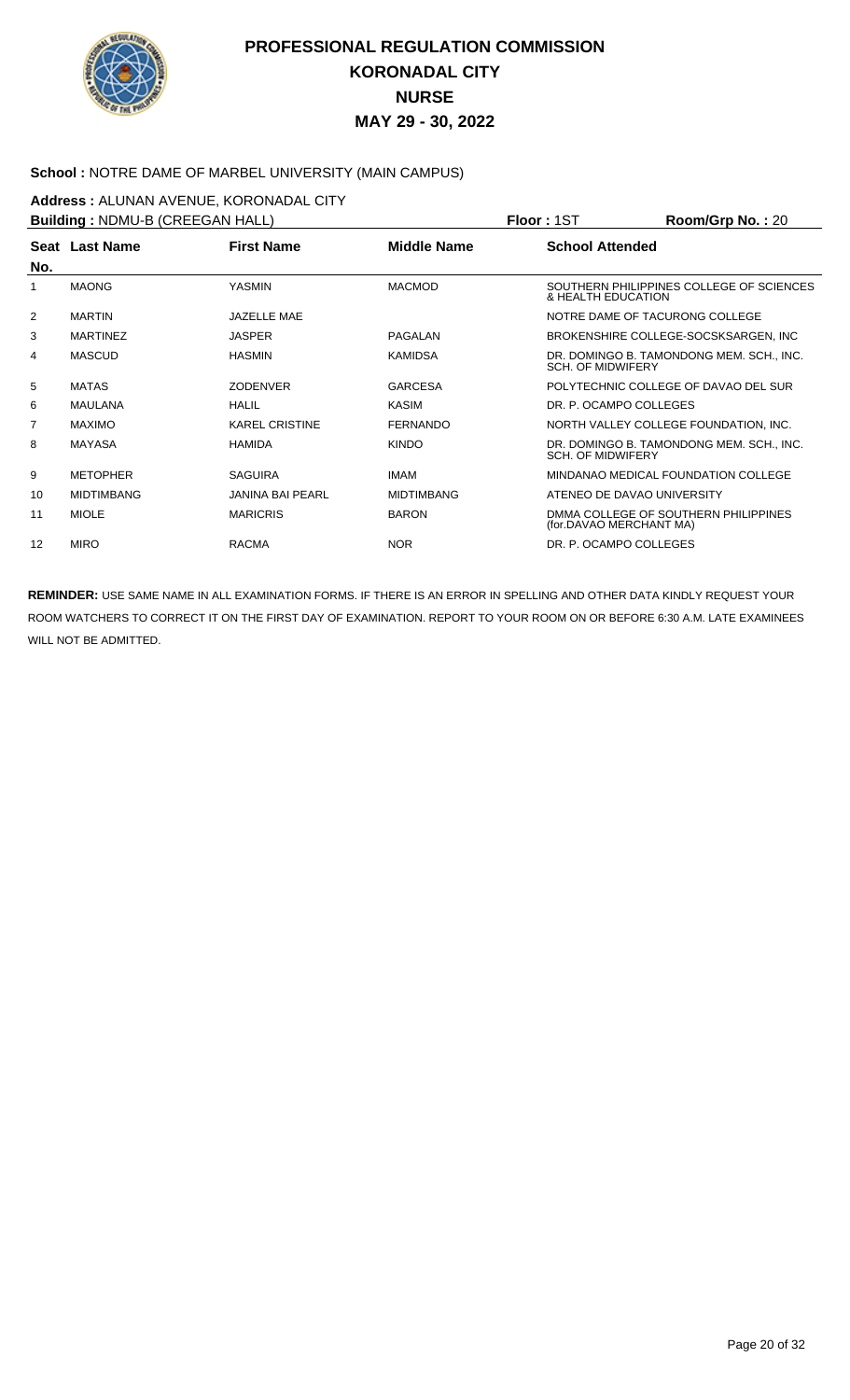

#### School : NOTRE DAME OF MARBEL UNIVERSITY (MAIN CAMPUS)

**Address :** ALUNAN AVENUE, KORONADAL CITY

| <b>Building: NDMU-B (CREEGAN HALL)</b> |                 |                   |                    | <b>Floor: 1ST</b>                                      | Room/Grp No.: 21                            |
|----------------------------------------|-----------------|-------------------|--------------------|--------------------------------------------------------|---------------------------------------------|
| No.                                    | Seat Last Name  | <b>First Name</b> | <b>Middle Name</b> | <b>School Attended</b>                                 |                                             |
|                                        | <b>MLING</b>    | <b>LUBAIDA</b>    | ABUBAKAR           |                                                        | SULTAN KUDARAT EDUCATIONAL INSTITUTION      |
| 2                                      | <b>MOKAMAD</b>  | <b>SURAIFA</b>    | ABDULLAH           | DR. P. OCAMPO COLLEGES                                 |                                             |
| 3                                      | <b>MONES</b>    | <b>KIRVY</b>      | TEJANO             | <b>JOHN PAUL II COLLEGE</b>                            |                                             |
| 4                                      | <b>MOPAK</b>    | <b>BENJAMIN</b>   | <b>CAMSA</b>       |                                                        | NORTH VALLEY COLLEGE FOUNDATION, INC.       |
| 5                                      | <b>MORALES</b>  | ALLAN             | <b>SUEDAD</b>      |                                                        | SULTAN KUDARAT EDUCATIONAL INSTITUTION      |
| 6                                      | <b>MORENO</b>   | <b>AIZA</b>       | <b>GARIO</b>       |                                                        | NORTH VALLEY COLLEGE FOUNDATION, INC.       |
| 7                                      | <b>MORENO</b>   | <b>HAZEL</b>      | <b>ESTRADA</b>     | <b>SCH. OF MIDWIFERY</b>                               | DR. DOMINGO B. TAMONDONG MEM. SCH., INC.    |
| 8                                      | MUEGA           | <b>RUBY MARIZ</b> | <b>MATEO</b>       |                                                        | ST. ALEXIUS COLLEGE (for.DOCTORS CHSF, INC) |
| 9                                      | <b>MUHAMMAD</b> | <b>MARILYN</b>    | ANSAO              | DR. P. OCAMPO COLLEGES                                 |                                             |
| 10                                     | <b>MULOK</b>    | <b>CALIMAH</b>    | <b>AYONAN</b>      | MINDANAO INSTITUTE OF HEALTHCARE<br>PROFESSIONALS, INC |                                             |
| 11                                     | <b>MUNDO</b>    | <b>JACKIE LOU</b> | SEMBRANO           |                                                        | MINDANAO MEDICAL FOUNDATION COLLEGE         |
| 12                                     | <b>MUNDOS</b>   | <b>JANICE</b>     | <b>GOLANE</b>      | DR. P. OCAMPO COLLEGES                                 |                                             |
|                                        |                 |                   |                    |                                                        |                                             |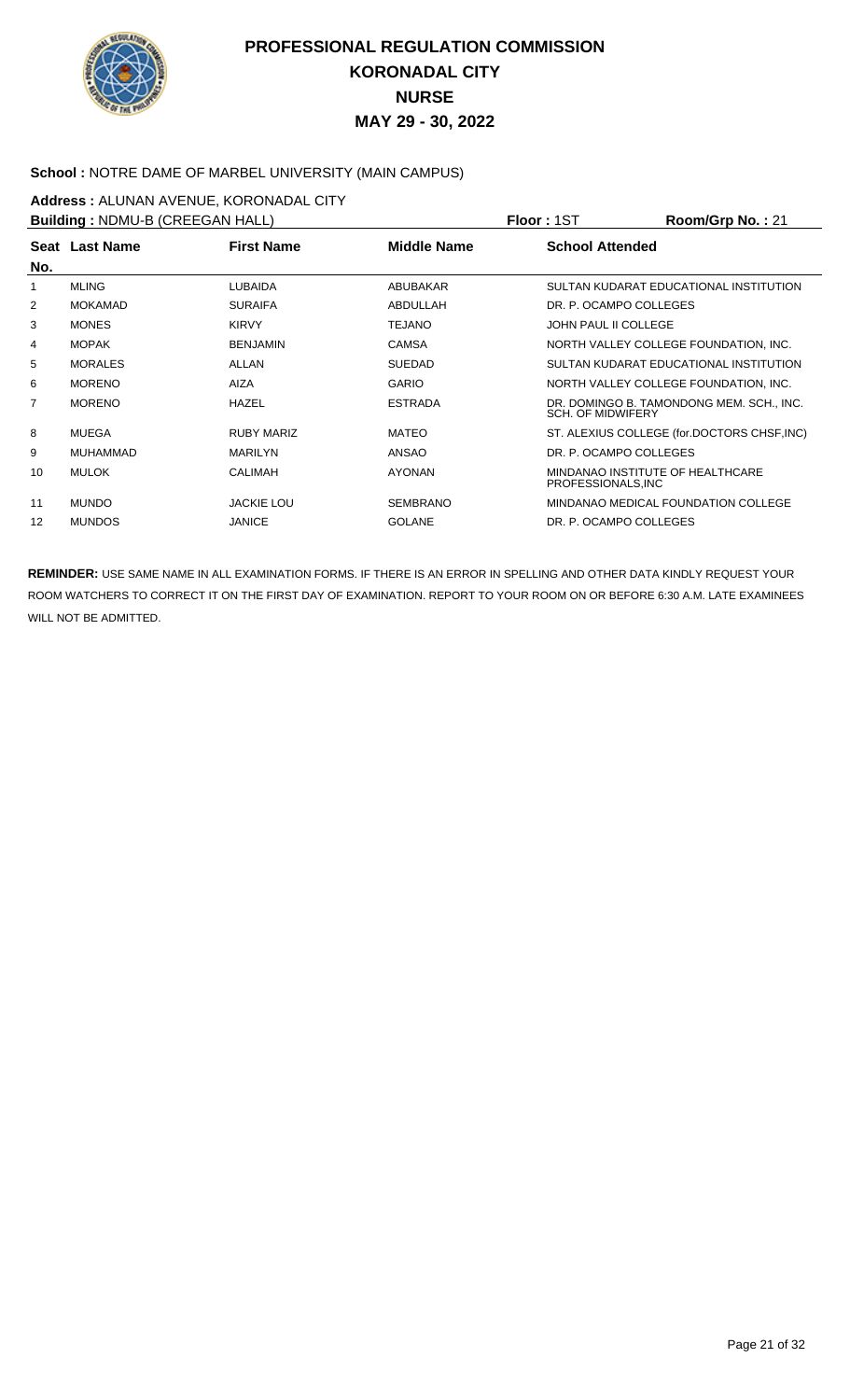

### School : NOTRE DAME OF MARBEL UNIVERSITY (MAIN CAMPUS)

**Address :** ALUNAN AVENUE, KORONADAL CITY

| <b>Building: NDMU-B (CREEGAN HALL)</b> |                  |                   |                    | <b>Floor: 1ST</b>        | Room/Grp No.: 22                            |
|----------------------------------------|------------------|-------------------|--------------------|--------------------------|---------------------------------------------|
|                                        | Seat Last Name   | <b>First Name</b> | <b>Middle Name</b> | <b>School Attended</b>   |                                             |
| No.                                    |                  |                   |                    |                          |                                             |
|                                        | <b>MUSTAPHA</b>  | <b>ANIDA</b>      | ABAS               | DR. P. OCAMPO COLLEGES   |                                             |
| 2                                      | <b>NALANG</b>    | <b>JUNEYBETH</b>  | <b>UTTO</b>        |                          | MINDANAO MEDICAL FOUNDATION COLLEGE         |
| 3                                      | <b>NASA</b>      | <b>GLORIA</b>     | <b>SAMBULAWAN</b>  |                          | NOTRE DAME OF TACURONG COLLEGE              |
| 4                                      | <b>OBLIANDA</b>  | SARA VANESSA      | <b>SERENO</b>      |                          | NORTH VALLEY COLLEGE FOUNDATION, INC.       |
| 5                                      | <b>OCCILLADA</b> | SHEILLA MAE       | <b>MARFIL</b>      |                          | NORTH VALLEY COLLEGE FOUNDATION, INC.       |
| 6                                      | <b>OGATIS</b>    | YEHLEN            | TAN                |                          | COLEGIO DE KIDAPAWAN(for N.COTABATO IT)     |
| $\overline{7}$                         | <b>OLAJAY</b>    | <b>ROMEE</b>      | <b>PIENCENAVES</b> | (for.DAVAO MERCHANT MA)  | DMMA COLLEGE OF SOUTHERN PHILIPPINES        |
| 8                                      | <b>OLARTE</b>    | <b>HAMIDIA</b>    | <b>PENDATUN</b>    |                          | MINDANAO MEDICAL FOUNDATION COLLEGE         |
| 9                                      | <b>OMANIA</b>    | SARAH JEAN        | <b>BURGOS</b>      |                          | ST. ALEXIUS COLLEGE (for.DOCTORS CHSF, INC) |
| 10                                     | <b>OMAR</b>      | <b>SAIDEN</b>     | <b>GUIAMAD</b>     | DR. P. OCAMPO COLLEGES   |                                             |
| 11                                     | <b>OPELARIO</b>  | <b>WENDY LIZ</b>  |                    |                          | SULTAN KUDARAT EDUCATIONAL INSTITUTION      |
| 12                                     | <b>ORBITA</b>    | MARY JOY          | <b>GALLANO</b>     | <b>SCH. OF MIDWIFERY</b> | DR. DOMINGO B. TAMONDONG MEM. SCH., INC.    |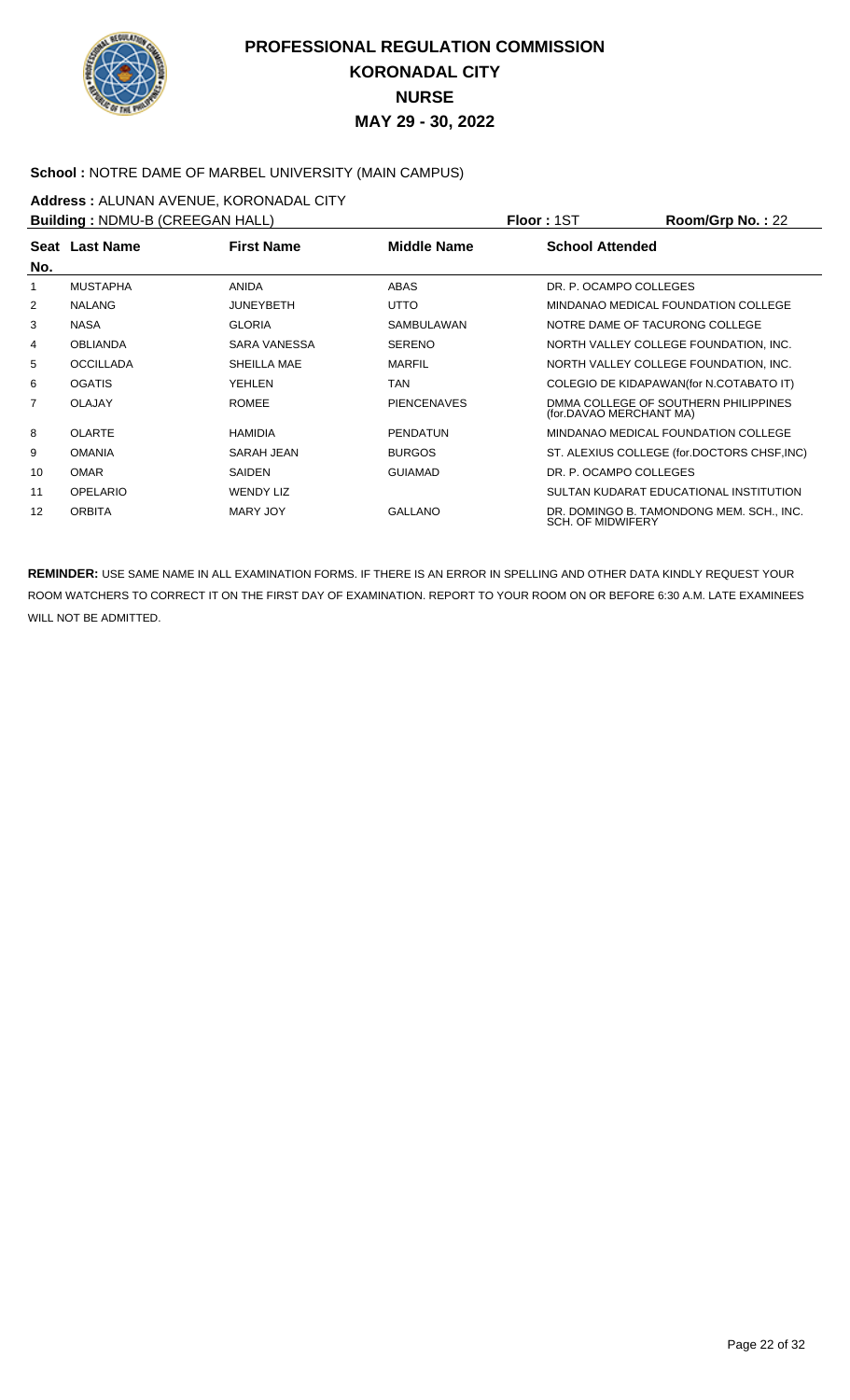

#### School : NOTRE DAME OF MARBEL UNIVERSITY (MAIN CAMPUS)

**Address : ALUNAN AVENUE, KORONADAL CITY**<br>**Building : NDMLLB (CREEGAN HALL)** 

| <b>Building: NDMU-B (CREEGAN HALL)</b> |                   |                    |                  | <b>Floor: 1ST</b>        | Room/Grp No.: 23                            |
|----------------------------------------|-------------------|--------------------|------------------|--------------------------|---------------------------------------------|
| No.                                    | Seat Last Name    | <b>First Name</b>  | Middle Name      | <b>School Attended</b>   |                                             |
|                                        | <b>OTTEN</b>      | <b>HANNIELYN</b>   | <b>FLORES</b>    |                          | MINDANAO MEDICAL FOUNDATION COLLEGE         |
| 2                                      | <b>PABUGNAO</b>   | <b>HESUSEMO</b>    | LASCUÑA          | <b>SCH. OF MIDWIFERY</b> | DR. DOMINGO B. TAMONDONG MEM. SCH., INC.    |
| 3                                      | PAGALAD           | <b>DAISELYN</b>    | MAMAYOG          |                          | SULTAN KUDARAT EDUCATIONAL INSTITUTION      |
| 4                                      | PAGUIDIAN         | <b>ERIC</b>        | NALANGGAY        |                          | ST. ALEXIUS COLLEGE (for.DOCTORS CHSF, INC) |
| 5                                      | <b>PAGUITAL</b>   | <b>EDMAR</b>       | <b>SORIANO</b>   |                          | COTABATO MEDICAL FOUNDATION COLLEGE         |
| 6                                      | PAGUTARAN         | RAÑA               | KATAG            |                          | ST. ALEXIUS COLLEGE (for.DOCTORS CHSF, INC) |
| 7                                      | PALALISAN         | <b>AZIDZA</b>      | ALILAYA          |                          | UNIVERSITY OF SOUTHERN MINDANAO-KABACAN     |
| 8                                      | <b>PALENCIA</b>   | <b>RUSSEL JOHN</b> | <b>GABATILLA</b> |                          | UNIVERSITY OF SOUTHERN MINDANAO-KABACAN     |
| 9                                      | <b>PALMES</b>     | KEITH              | <b>ICAWALO</b>   |                          | SULTAN KUDARAT EDUCATIONAL INSTITUTION      |
| 10                                     | <b>PAMINTUAN</b>  | <b>EDNALYN</b>     | <b>JUADA</b>     |                          | SULTAN KUDARAT EDUCATIONAL INSTITUTION      |
| 11                                     | <b>PAMPAG</b>     | <b>CHERYL</b>      | <b>NUFABLE</b>   |                          | ST. ALEXIUS COLLEGE (for.DOCTORS CHSF, INC) |
| 12                                     | <b>PANALANGIN</b> | <b>SAKINA</b>      | <b>MACALAPEN</b> | DR. P. OCAMPO COLLEGES   |                                             |
|                                        |                   |                    |                  |                          |                                             |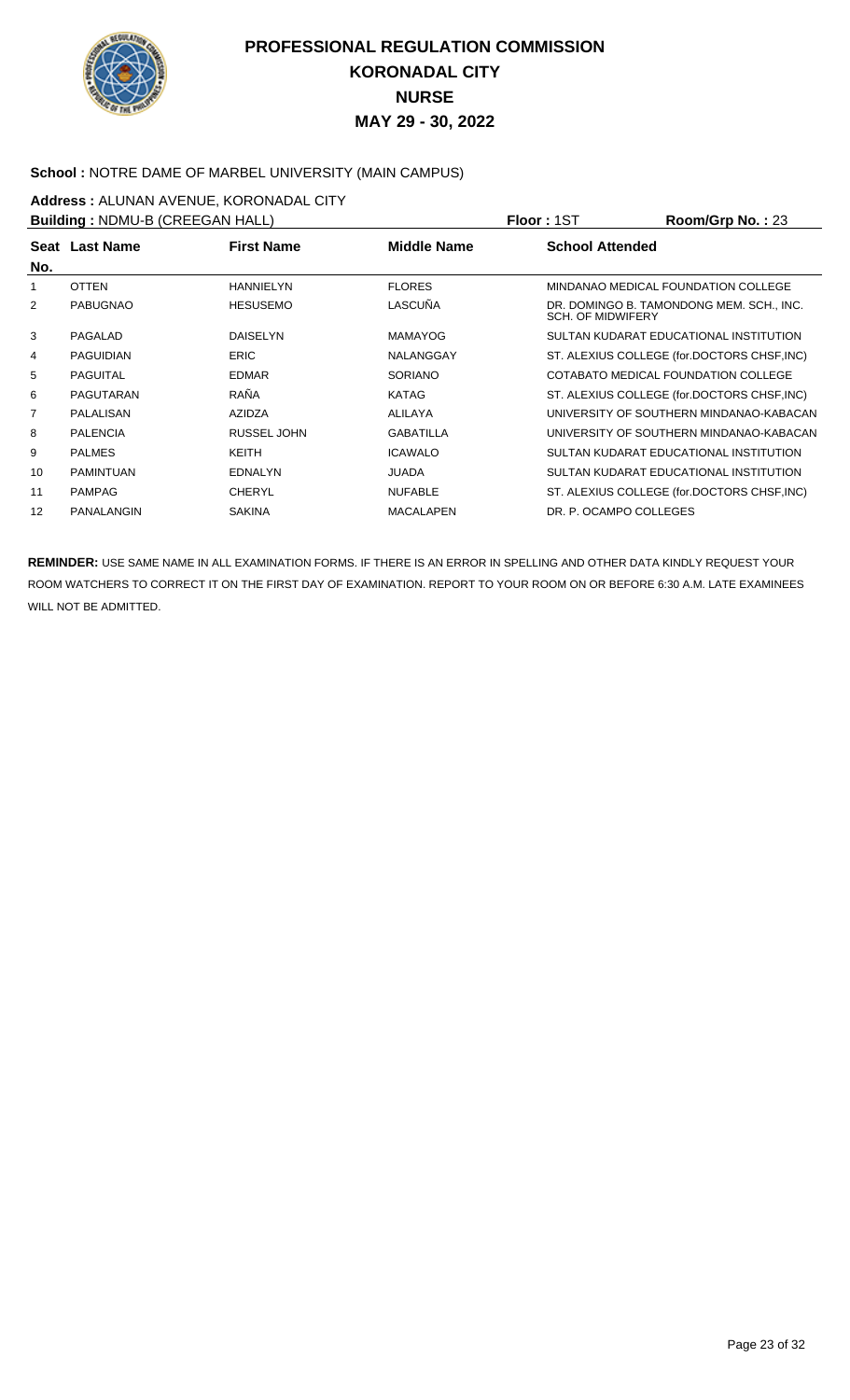

#### **School :** NOTRE DAME OF MARBEL UNIVERSITY (MAIN CAMPUS)

**Address :** ALUNAN AVENUE, KORONADAL CITY

**Building :** NDMU-B (GYMNASIUM) **Floor : Room/Grp No. :** 24

| <b>BUILDING . INDIVID-B (GTIVINASIONI)</b> |                   |                   |                    | FIUUL.                 | RUUIIIUID NU. . Z4                          |
|--------------------------------------------|-------------------|-------------------|--------------------|------------------------|---------------------------------------------|
|                                            | Seat Last Name    | <b>First Name</b> | <b>Middle Name</b> | <b>School Attended</b> |                                             |
| No.                                        |                   |                   |                    |                        |                                             |
|                                            | <b>PANGAWILAN</b> | SARAH ALVINA      | <b>SALENDAB</b>    | <b>TACURONG</b>        | SULTAN KUDARAT STATE UNIVERSITY-            |
| $\overline{2}$                             | PANGAWILAN        | <b>SELENA</b>     | <b>TUBAK</b>       |                        | SULTAN KUDARAT EDUCATIONAL INSTITUTION      |
| 3                                          | PANGILAYAN        | <b>SHERRASAD</b>  | <b>MAMAYOG</b>     |                        | SULTAN KUDARAT EDUCATIONAL INSTITUTION      |
| 4                                          | <b>PANOLIMBA</b>  | <b>DARRAHNOR</b>  | <b>CUTA</b>        |                        | UNIVERSITY OF SOUTHERN MINDANAO-KABACAN     |
| 5                                          | <b>PANTACAN</b>   | AMIRA             | <b>MAGUID</b>      | HOSP.& COLL.)          | MEDINA COLLEGE-PAGADIAN (for.ST.JOHN GEN.   |
| 6                                          | <b>PASTOLERO</b>  | <b>WEBIE</b>      | <b>JUDICPA</b>     |                        | MINDANAO MEDICAL FOUNDATION COLLEGE         |
| 7                                          | <b>PATADON</b>    | <b>REJANE</b>     | CABALLERO          |                        | DR. P. OCAMPO COLLEGES                      |
| 8                                          | <b>PATRIMONIO</b> | MARK              | <b>BAYLOSIS</b>    |                        | NORTH DAVAO COLLEGE-TAGUM FOUNDATION        |
| 9                                          | <b>PATUGUIAL</b>  | ASHMA             | <b>USMAN</b>       |                        | ST. ALEXIUS COLLEGE (for.DOCTORS CHSF, INC) |
| 10                                         | PEDTAMANAN        | SARAHJANE         | <b>SUKOR</b>       |                        | UNIVERSITY OF SOUTHERN MINDANAO-KABACAN     |
| 11                                         | PENDALIDAY        | <b>ALMA</b>       | <b>GALI</b>        | & HEALTH EDUCATION     | SOUTHERN PHILIPPINES COLLEGE OF SCIENCES    |
| 12                                         | <b>PENDATUN</b>   | <b>SAGUIRA</b>    | <b>NANDAL</b>      |                        | SULTAN KUDARAT EDUCATIONAL INSTITUTION      |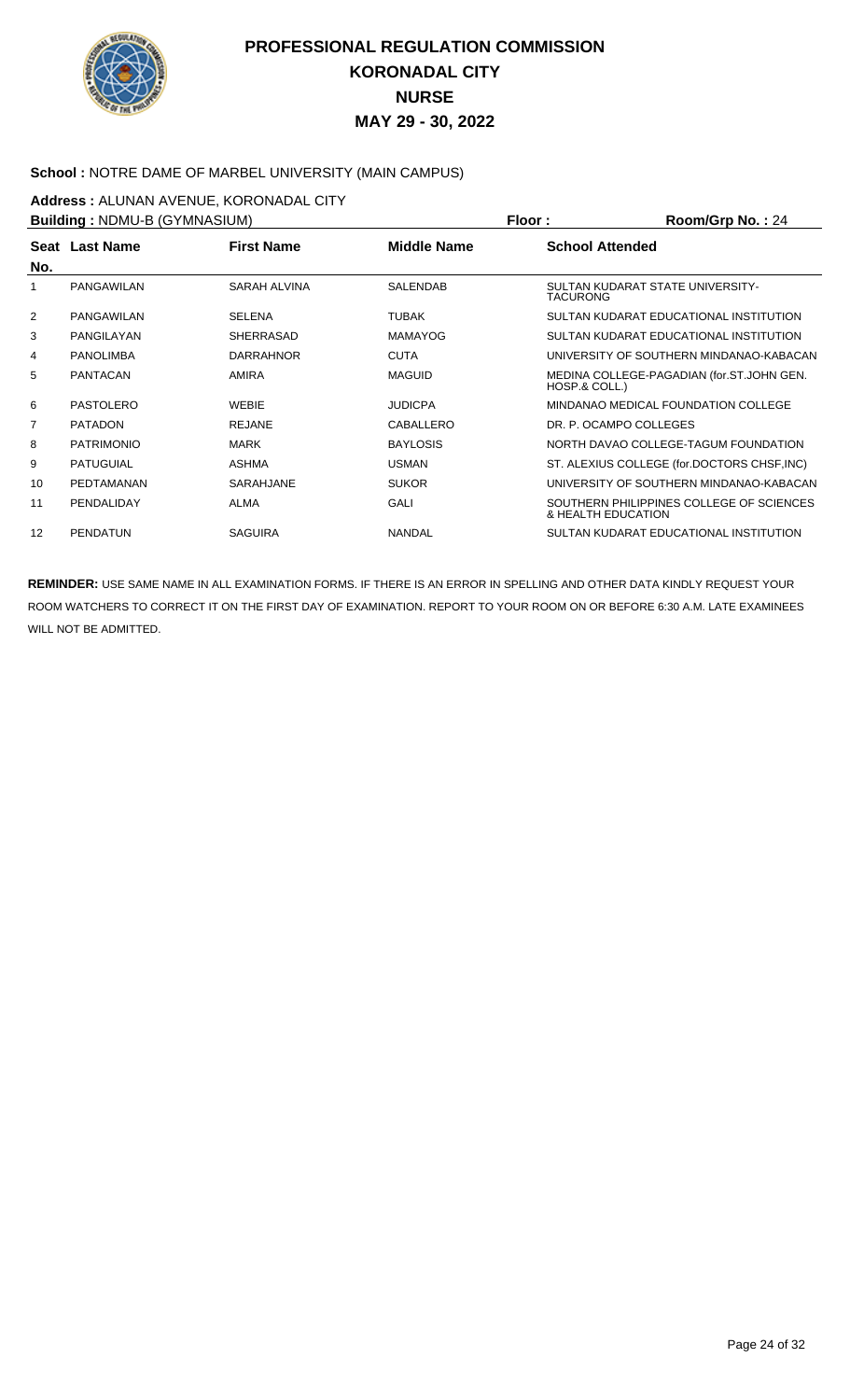

### **School :** NOTRE DAME OF MARBEL UNIVERSITY (MAIN CAMPUS)

**Address :** ALUNAN AVENUE, KORONADAL CITY

**Building :** NDMU-B (GYMNASIUM) **Floor : Room/Grp No. :** 25

| UTING LIST OF LIGHT LIGHT |                |                       |                    | . 1001 L               | 1001110111101.20                            |
|---------------------------|----------------|-----------------------|--------------------|------------------------|---------------------------------------------|
|                           | Seat Last Name | <b>First Name</b>     | <b>Middle Name</b> | <b>School Attended</b> |                                             |
| No.                       |                |                       |                    |                        |                                             |
|                           | <b>PIANG</b>   | SHEILA MARIE          | <b>DIAN</b>        |                        | SULTAN KUDARAT EDUCATIONAL INSTITUTION      |
| 2                         | <b>PINTO</b>   | <b>QUENNIE CLAIRE</b> | <b>DOROMAL</b>     |                        | COTABATO MEDICAL FOUNDATION COLLEGE         |
| 3                         | <b>PONTILA</b> | <b>ROLAN</b>          | <b>ASUNCION</b>    |                        | SULTAN KUDARAT EDUCATIONAL INSTITUTION      |
| 4                         | <b>PORRAS</b>  | <b>RICHELLE</b>       | LAYAWON            |                        | ST. ALEXIUS COLLEGE (for.DOCTORS CHSF, INC) |
| 5                         | <b>PORTO</b>   | <b>KRISTINA</b>       | <b>CASTOR</b>      |                        | UNIVERSITY OF SOUTHERN MINDANAO-KABACAN     |
| 6                         | PRESALDO       | <b>VICTOR ANTHONY</b> | <b>BOSTON</b>      | SCH. OF MIDWIFERY      | DR. DOMINGO B. TAMONDONG MEM. SCH., INC.    |
| $\overline{7}$            | <b>PULONG</b>  | FAHMIYA NUJUMA        | ARSAD              | & HEALTH EDUCATION     | SOUTHERN PHILIPPINES COLLEGE OF SCIENCES    |
| 8                         | QUITUAR        | <b>MOHARISA</b>       | ABUBAKAR           |                        | DR. P. OCAMPO COLLEGES                      |
| 9                         | <b>RABARA</b>  | <b>GLAIZA</b>         | <b>DIAZ</b>        |                        | MINDANAO MEDICAL FOUNDATION COLLEGE         |
| 10                        | RAMIREZ        | <b>MAYRE TIEZL</b>    | <b>ALICARTE</b>    |                        | SULTAN KUDARAT EDUCATIONAL INSTITUTION      |
| 11                        | <b>RAMOS</b>   | <b>GRETCHEN</b>       | <b>GOLINGAY</b>    |                        | DAVAO DOCTORS COLLEGE, INC.                 |
| 12                        | <b>RAUT</b>    | <b>DEBIE</b>          | TAMBALONG          |                        | NORTH VALLEY COLLEGE FOUNDATION, INC.       |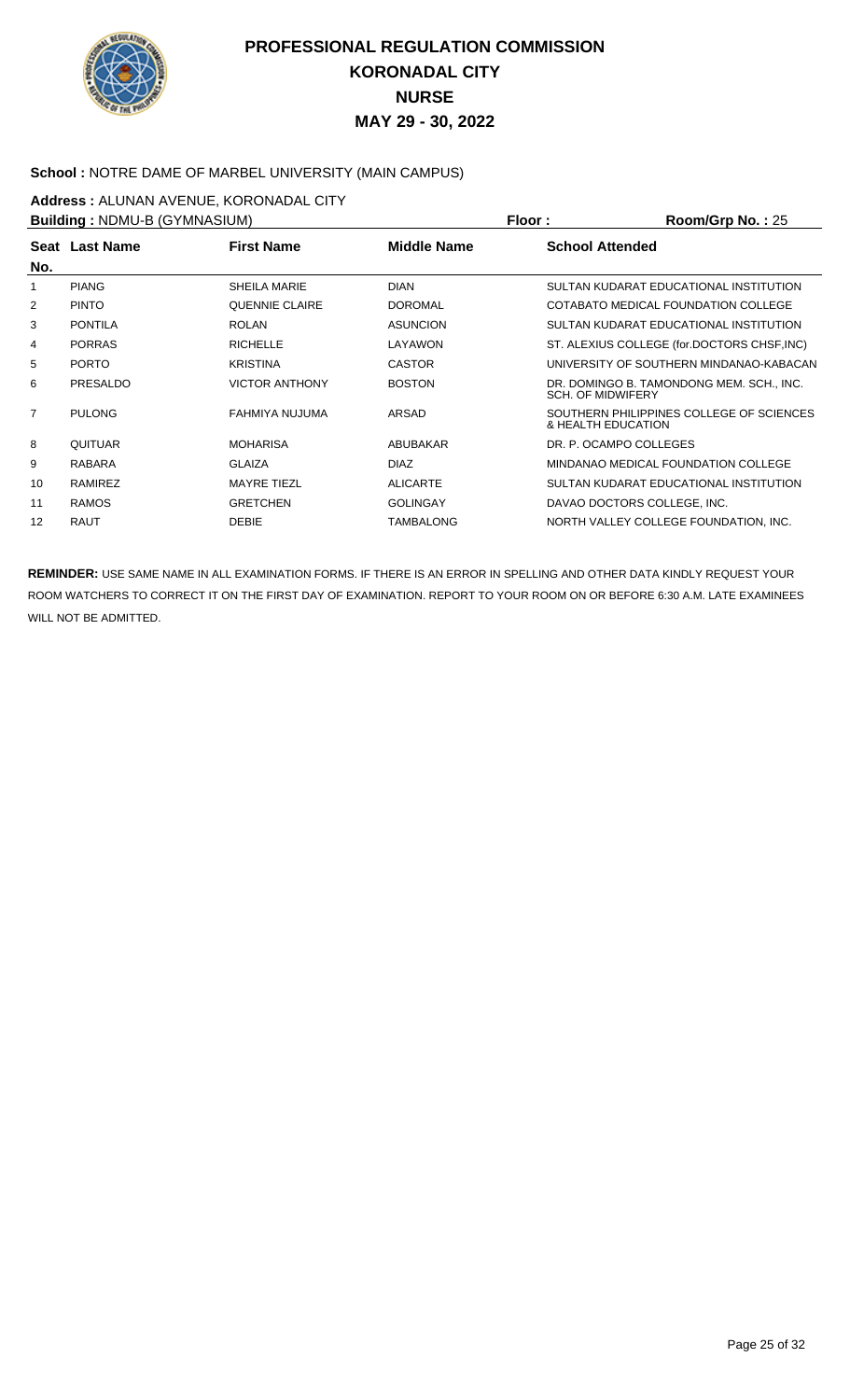

#### **School :** NOTRE DAME OF MARBEL UNIVERSITY (MAIN CAMPUS)

**Address :** ALUNAN AVENUE, KORONADAL CITY

**Building :** NDMU-B (GYMNASIUM) **Floor : Room/Grp No. :** 26 **Seat** Last Name **No. Last Name First Name Middle Name School Attended** 1 RAZON RYANEAL SAMONTAÑEZ COTABATO MEDICAL FOUNDATION COLLEGE 2 REBLANDO SWEETHEART JOSIE MAE BALANSAG MINDANAO MEDICAL FOUNDATION COLLEGE 3 REQUILLOS REY PADAYAO DAVAO DOCTORS COLLEGE, INC. 4 ROBLES CLAIRE ANN TACLIMA COLEGIO DE KIDAPAWAN(for N.COTABATO IT) 5 ROJAS NORIZA ANN JABILLO SAN ISIDRO COLLEGE 6 ROQUE FERDINAND JOHN RABANG BROKENSHIRE COLLEGE-SOCSKSARGEN, INC 7 ROSAGARAN MAY PACPACO MINDANAO MEDICAL FOUNDATION COLLEGE 8 ROSETE JUVILYN PINKIHAN EMILIO AGUINALDO COLLEGE-MANILA 9 SAKKAM MA. ANGELINE SAGAYA DR. P. OCAMPO COLLEGES 10 SALAKUB BAI-ALI BAI-ALI DALIASAN COLEGIO DE KIDAPAWAN(for N.COTABATO IT) 11 SALAZAR JOAN JOAN ALAMADA MINDANAO MEDICAL FOUNDATION COLLEGE 12 SALCEDO KAELA JADE LINGAS UNIVERSITY OF SOUTHERN MINDANAO-KABACAN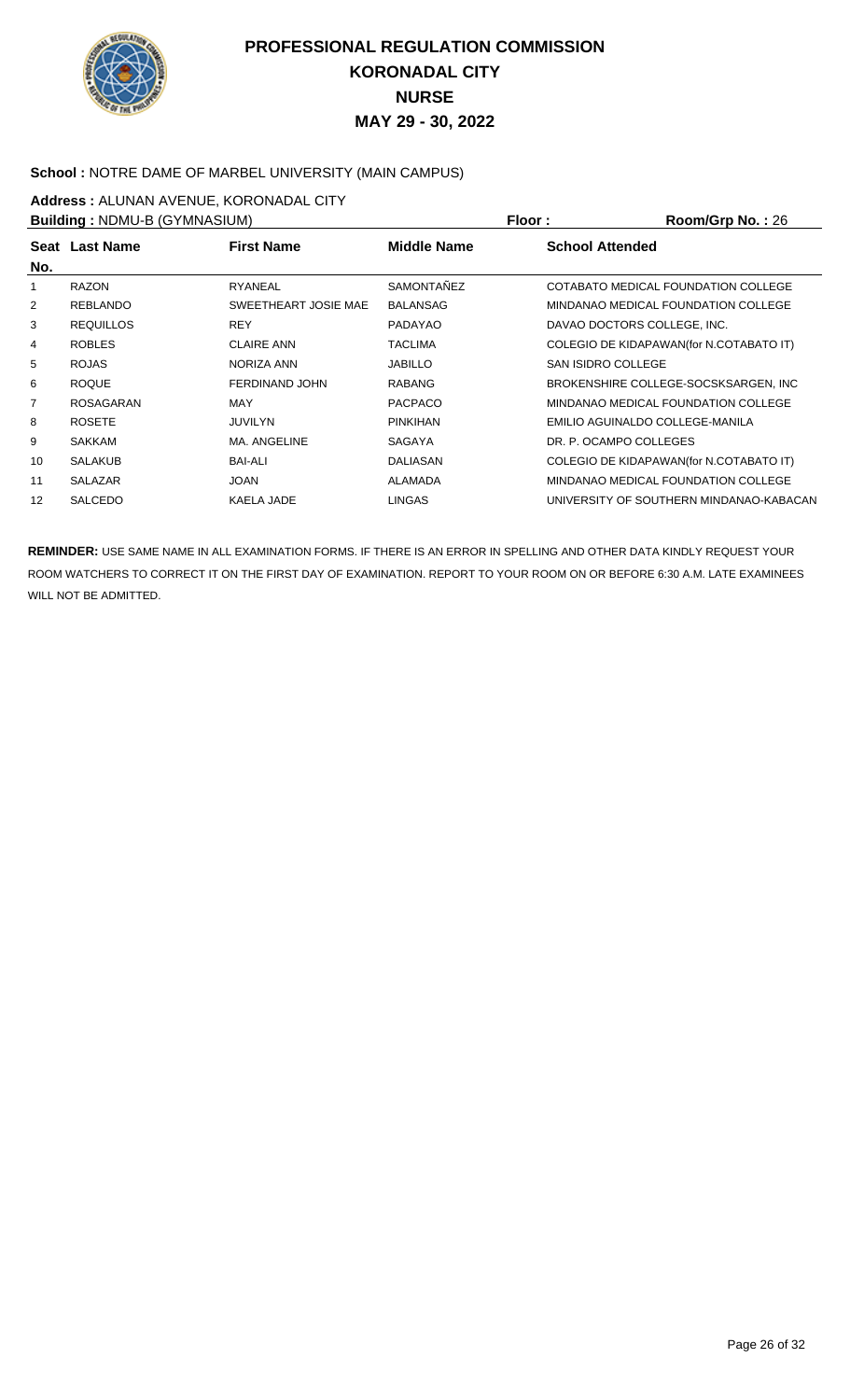

### School : NOTRE DAME OF MARBEL UNIVERSITY (MAIN CAMPUS)

**Address :** ALUNAN AVENUE, KORONADAL CITY

| <b>Building: NDMU-B (GYMNASIUM)</b> |                   |                    |                   | Room/Grp No.: 27<br>Floor:                                    |
|-------------------------------------|-------------------|--------------------|-------------------|---------------------------------------------------------------|
| No.                                 | Seat Last Name    | <b>First Name</b>  | Middle Name       | <b>School Attended</b>                                        |
|                                     | <b>SALEM</b>      | <b>MAROUF</b>      | <b>USOP</b>       | ST. ALEXIUS COLLEGE (for.DOCTORS CHSF, INC)                   |
| 2                                   | <b>SALENDAB</b>   | SITTIE SADANA      | SAGAN             | SULTAN KUDARAT EDUCATIONAL INSTITUTION                        |
| 3                                   | <b>SALENDAB</b>   | <b>ZUHANIE</b>     | <b>MAMALINTAW</b> | NORTH VALLEY COLLEGE FOUNDATION, INC.                         |
| 4                                   | SALI              | <b>MARIFI</b>      | <b>RABINO</b>     | NORTH VALLEY COLLEGE FOUNDATION, INC.                         |
| 5                                   | <b>SALIPUNGAN</b> | <b>NORONISA</b>    | SANDIGAN          | SULTAN KUDARAT EDUCATIONAL INSTITUTION                        |
| 6                                   | <b>SALMON</b>     | SHEILA ANN II      | <b>CLARO</b>      | ST. ALEXIUS COLLEGE (for.DOCTORS CHSF, INC)                   |
| 7                                   | <b>SALUDSONG</b>  | <b>ADNAN</b>       | <b>ALFONSO</b>    | DAVAO DOCTORS COLLEGE, INC.                                   |
| 8                                   | SAMADALAN         | <b>VINCENT</b>     | <b>SAMAMA</b>     | DR. DOMINGO B. TAMONDONG MEM. SCH., INC.<br>SCH. OF MIDWIFERY |
| 9                                   | <b>SAMBOLAWAN</b> | <b>SHALEHAH</b>    | AMPATUAN          | SAINT BENEDICT COLLEGE-COTABATO CITY                          |
| 10                                  | <b>SAMSON</b>     | DAPHNE THERESE     | <b>DEALA</b>      | UNIVERSITY OF SOUTHERN MINDANAO-KABACAN                       |
| 11                                  | <b>SAN JUAN</b>   | <b>KLAIRE ANNE</b> | <b>CUENCA</b>     | ST. ALEXIUS COLLEGE (for.DOCTORS CHSF, INC)                   |
| 12                                  | <b>SANGILAN</b>   | <b>EZRA</b>        | <b>CRUZADA</b>    | ST. ALEXIUS COLLEGE (for.DOCTORS CHSF, INC)                   |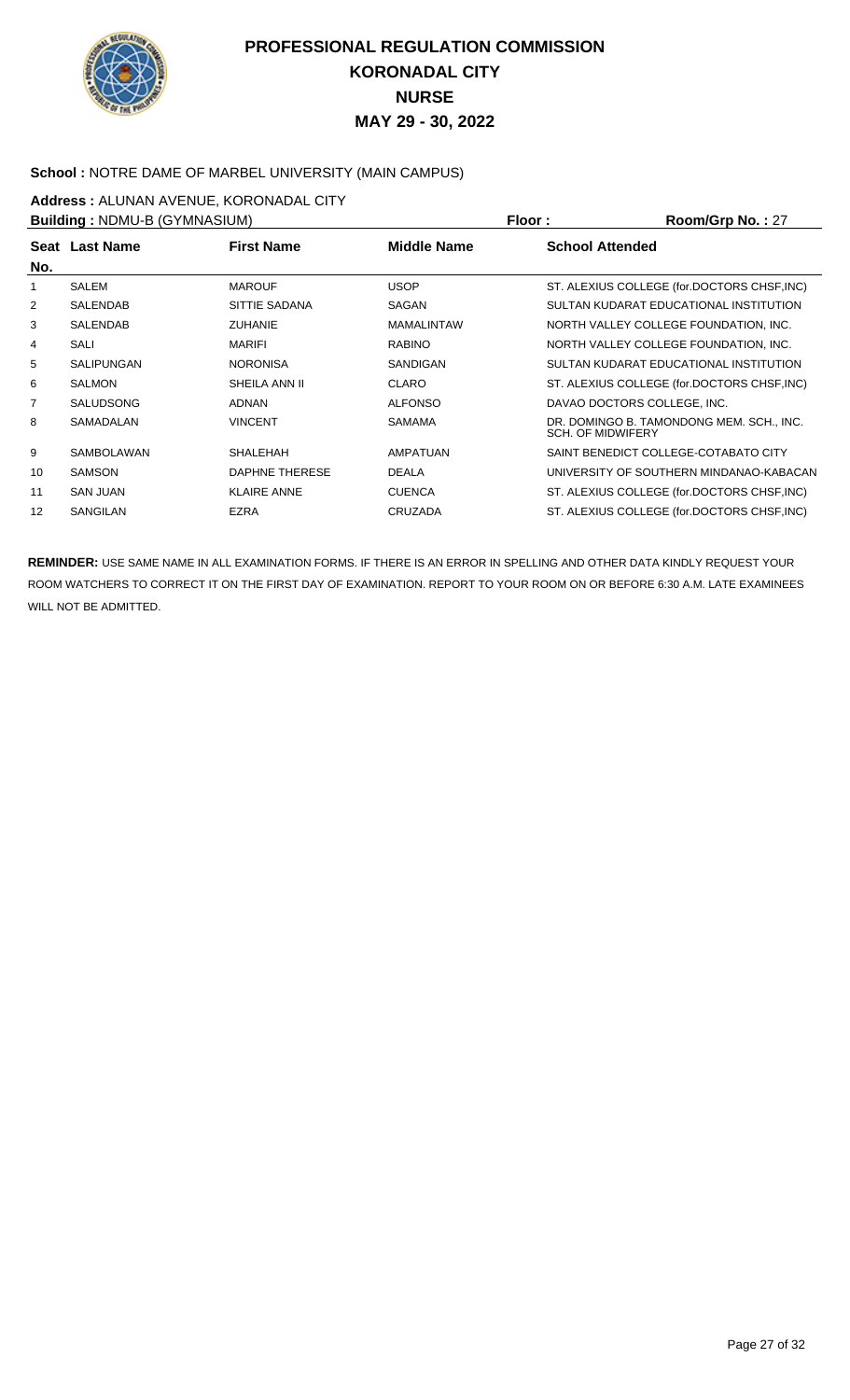

#### **School :** NOTRE DAME OF MARBEL UNIVERSITY (MAIN CAMPUS)

**Address : ALUNAN AVENUE, KORONADAL CITY**<br>**Building : NDMLLB (CYMNASILIM)** 

| Building: NDMU-B (GYMNASIUM) |                  |                       |                    | Floor:<br>Room/Grp No.: 28                                  |
|------------------------------|------------------|-----------------------|--------------------|-------------------------------------------------------------|
| No.                          | Seat Last Name   | <b>First Name</b>     | Middle Name        | <b>School Attended</b>                                      |
|                              | <b>SANNY</b>     | <b>SORAINAH</b>       | <b>DIMATINGCAL</b> | <b>SAN ISIDRO COLLEGE</b>                                   |
| 2                            | <b>SANTOLOMA</b> | <b>LORABELLE</b>      | TALATALA           | UNIVERSITY OF SOUTHERN MINDANAO-KABACAN                     |
| 3                            | <b>SANTUA</b>    | EJ ANN                | <b>BULOSAN</b>     | DAVAO DOCTORS COLLEGE, INC.                                 |
| 4                            | <b>SAPALON</b>   | <b>MONARIFA</b>       | <b>SAIDEN</b>      | UNIVERSITY OF SOUTHERN MINDANAO-KABACAN                     |
| 5                            | <b>SARCON</b>    | DARLIN JOY            | <b>NARVAEZ</b>     | <b>BROKENSHIRE COLLEGE</b>                                  |
| 6                            | <b>SAULA</b>     | JELLIE                | <b>MANZANO</b>     | SULTAN KUDARAT EDUCATIONAL INSTITUTION                      |
| 7                            | <b>SEPTIMO</b>   | <b>CRISTINE</b>       | <b>DAGLOC</b>      | NOTRE DAME RVM COLLEGE OF COTABATO-<br><b>COTABATO CITY</b> |
| 8                            | <b>SERO</b>      | <b>BAI FARINAH</b>    | LAUBAN             | DR. P. OCAMPO COLLEGES                                      |
| 9                            | <b>SILADAN</b>   | <b>MARY CHRISTINE</b> | <b>TIMON</b>       | STI COLLEGE OF MINDANAO-DAVAO CITY                          |
| 10                           | SINALANGANAN     | <b>NAIMA</b>          | <b>PAGILIT</b>     | DR. P. OCAMPO COLLEGES                                      |
| 11                           | <b>SINOY</b>     | <b>SUZANEETTE</b>     | <b>RAMORAN</b>     | SULTAN KUDARAT EDUCATIONAL INSTITUTION                      |
| 12                           | <b>SISON</b>     | <b>EASTER JEAN</b>    | <b>PAGINAG</b>     | NOTRE DAME OF MARBEL UNIVERSITY                             |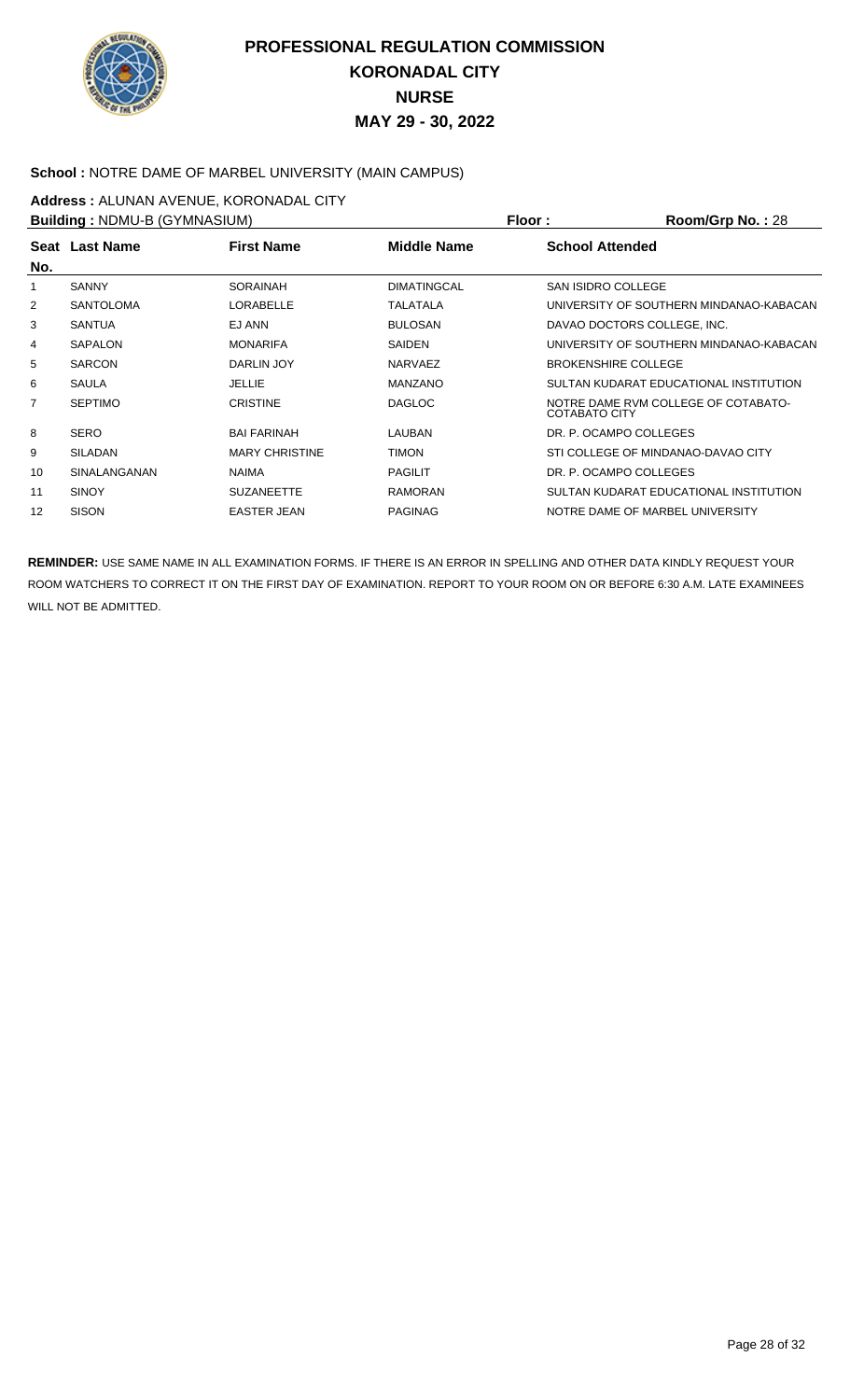

### **School :** NOTRE DAME OF MARBEL UNIVERSITY (MAIN CAMPUS)

**Address :** ALUNAN AVENUE, KORONADAL CITY

**Building : NDMU-B (GYMNASIUM) Floor : Room/Grp No. : 29 Seat** Last Name **No. Last Name First Name Middle Name School Attended** 1 SITAO DONNA MAE BIBOSO ST. ALEXIUS COLLEGE (for.DOCTORS CHSF,INC) 2 SOL MITCHIE SILVA ST. ALEXIUS COLLEGE (for.DOCTORS CHSF,INC) 3 SOLANO BAI SITTIEGAZANARA AMIL MINDANAO MEDICAL FOUNDATION COLLEGE 4 SOLIS SHERYL JANE ABELARDE ST. ALEXIUS COLLEGE (for.DOCTORS CHSF, INC) 5 STA MARIA **INOCENCIO** INOCENCIO ST. ALEXIUS COLLEGE (for.DOCTORS CHSF,INC) 6 SUIT SUIT FATIMA FATIMA TUBAK TUBAK COLEGIO DE KIDAPAWAN(for N.COTABATO IT) 7 SULOG NORSARA ALMAN DR. P. OCAMPO COLLEGES 8 SUMINDA SALAMIA BIANG SULTAN KUDARAT EDUCATIONAL INSTITUTION 9 SUNIEGA RUWEL HASAN SULTAN KUDARAT EDUCATIONAL INSTITUTION 10 SURMELA SHERRY MAE PALACIO ST. ALEXIUS COLLEGE (for.DOCTORS CHSF,INC) 11 TABIDAD MARY ROSE ABID DR. DOMINGO B. TAMONDONG MEM. SCH., INC. SCH. OF MIDWIFERY 12 TABURA JAY ANN FORRO SULTAN KUDARAT EDUCATIONAL INSTITUTION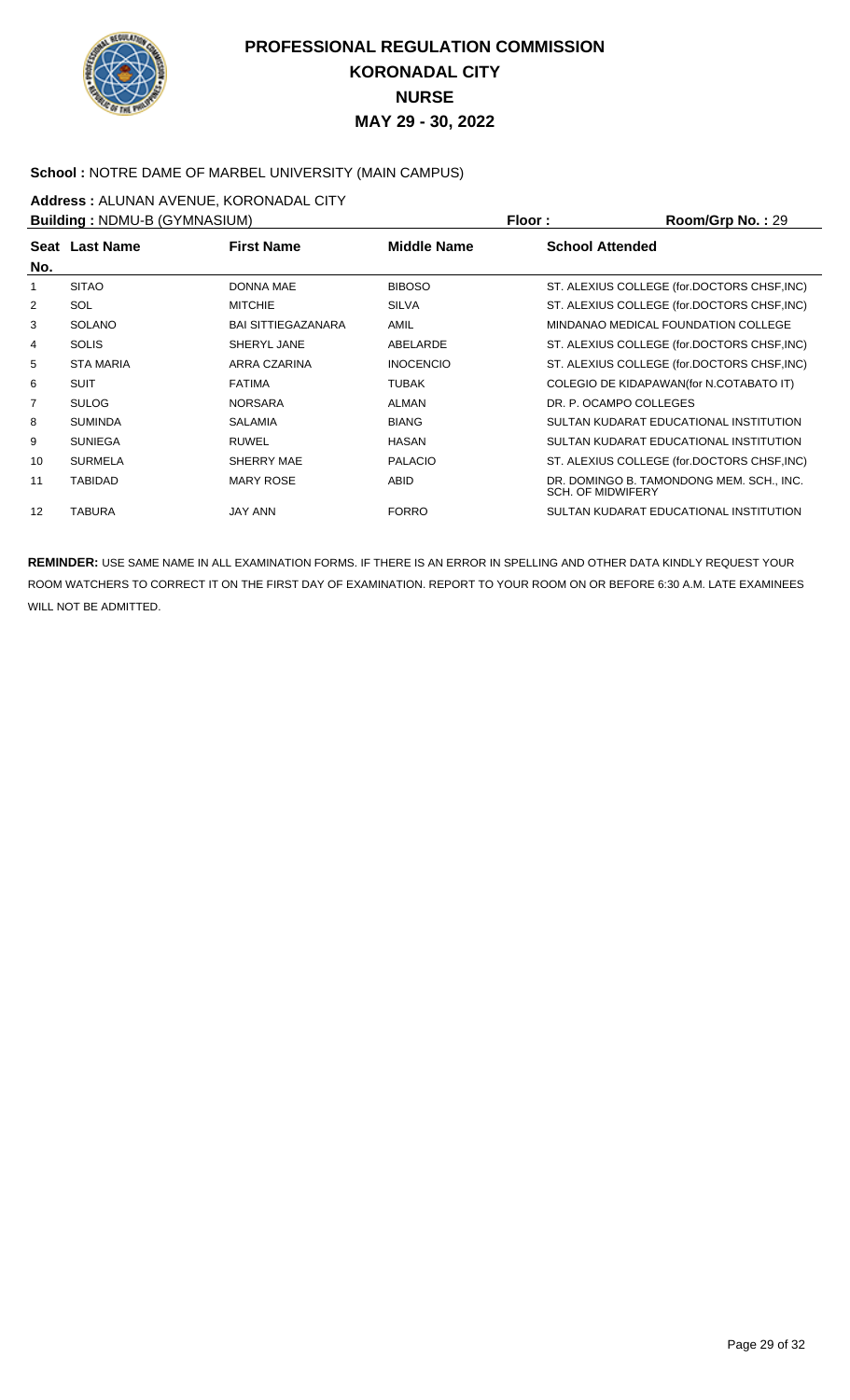

### **School :** NOTRE DAME OF MARBEL UNIVERSITY (MAIN CAMPUS)

**Address :** ALUNAN AVENUE, KORONADAL CITY

**Building :** NDMU-B (GYMNASIUM) **Floor : Room/Grp No. :** 30

| וויוטוס אווערן ט פ-טויושיר <b>: pullulily</b> |                  |                       |                    | FIOOL:<br><b>ROOIII/UID NO. . 30</b>                                 |
|-----------------------------------------------|------------------|-----------------------|--------------------|----------------------------------------------------------------------|
| Seat                                          | <b>Last Name</b> | <b>First Name</b>     | <b>Middle Name</b> | <b>School Attended</b>                                               |
| No.                                           |                  |                       |                    |                                                                      |
|                                               | <b>TADIT</b>     | <b>RANIER</b>         | <b>TACUYAN</b>     | MINDANAO MEDICAL FOUNDATION COLLEGE                                  |
| 2                                             | <b>TAGOTOC</b>   | <b>IVY GRACE</b>      | <b>CAMPANER</b>    | BROKENSHIRE COLLEGE-SOCSKSARGEN, INC                                 |
| 3                                             | <b>TAMONDONG</b> | PEARLYN JOY           | <b>DAMO</b>        | SULTAN KUDARAT EDUCATIONAL INSTITUTION                               |
| 4                                             | <b>TAMSI</b>     | <b>MARGIE</b>         | <b>GARCIA</b>      | DMC COLLEGE FOUNDATION INC. (FOR DIPOLOG<br>MED CTR COLL.FOUND INC)  |
| 5                                             | <b>TANO</b>      | SALLIE JEAN           | LOBUSTA            | DR. DOMINGO B. TAMONDONG MEM. SCH., INC.<br><b>SCH. OF MIDWIFERY</b> |
| 6                                             | <b>TANONDONG</b> | <b>ALEAH</b>          | <b>TAMBILINGAN</b> | BLANCIA CARREON COLLEGE FOUNDATION, INC.                             |
| 7                                             | <b>TAPANG</b>    | <b>HUDSON</b>         | <b>CAMIT</b>       | DAVAO DOCTORS COLLEGE. INC.                                          |
| 8                                             | <b>TAPIT</b>     | ANNA CHARISSE         | <b>TANIAJURA</b>   | EMILIO AGUINALDO COLLEGE-MANILA                                      |
| 9                                             | <b>TAWAGON</b>   | <b>MARGIE MILETTE</b> | LAGUTING           | NOTRE DAME OF MIDSAYAP COLLEGE                                       |
| 10                                            | <b>TAYUAN</b>    | <b>FARISHA MAJA</b>   | <b>CHIO</b>        | ARELLANO UNIVERSITY-MANILA                                           |
| 11                                            | <b>TENDING</b>   | <b>NORAISA</b>        | KALID              | DR. P. OCAMPO COLLEGES                                               |
|                                               |                  |                       |                    |                                                                      |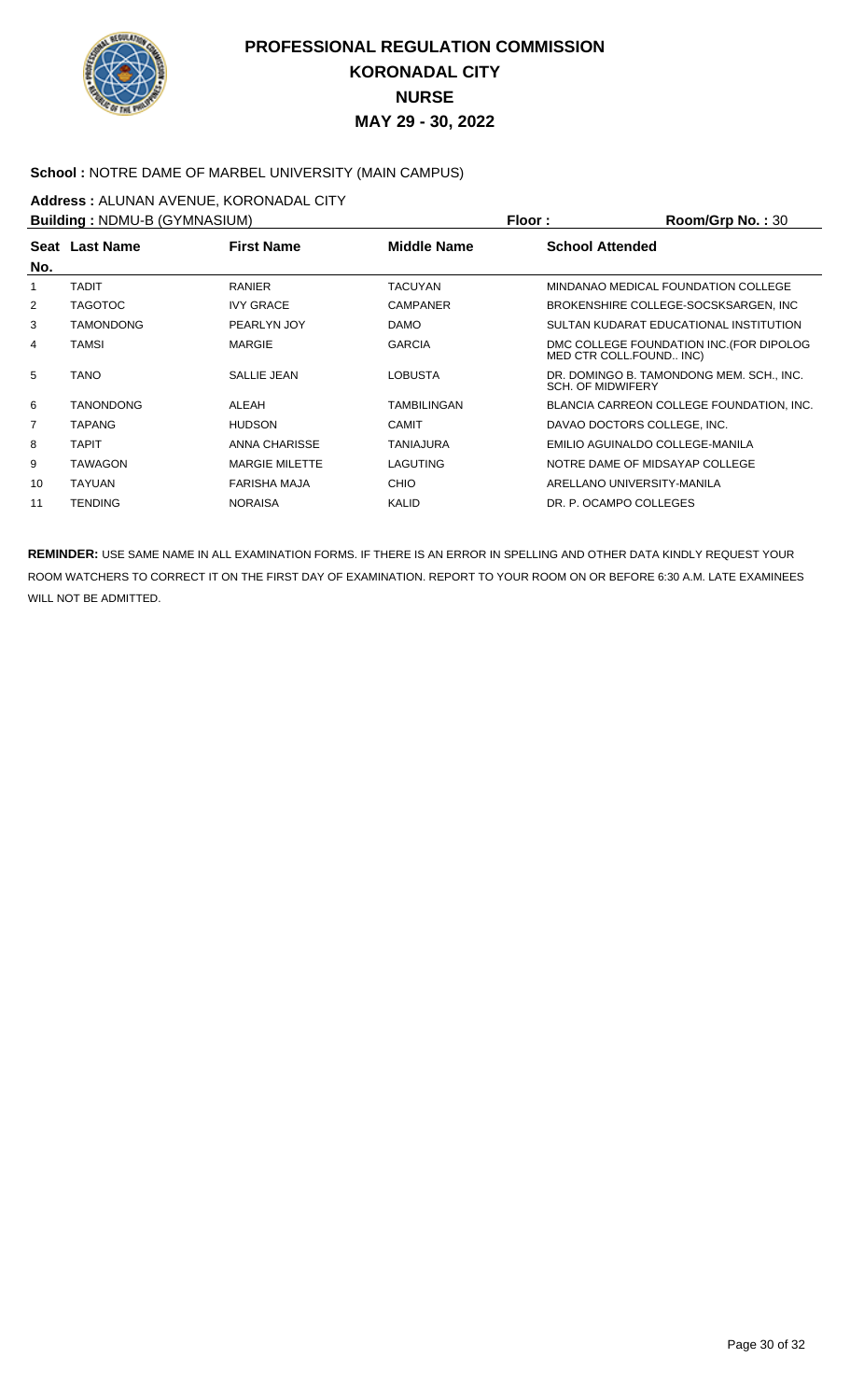

### **School :** NOTRE DAME OF MARBEL UNIVERSITY (MAIN CAMPUS)

**Address :** ALUNAN AVENUE, KORONADAL CITY

| Building: NDMU-B (GYMNASIUM) |                 |                      |                    | Floor:                 | Room/Grp No.: 31                            |
|------------------------------|-----------------|----------------------|--------------------|------------------------|---------------------------------------------|
|                              | Seat Last Name  | <b>First Name</b>    | <b>Middle Name</b> | <b>School Attended</b> |                                             |
| No.                          |                 |                      |                    |                        |                                             |
|                              | <b>TERUEL</b>   | <b>ELLAINE</b>       | <b>PANCERAS</b>    |                        | MINDANAO MEDICAL FOUNDATION COLLEGE         |
| 2                            | <b>TEVES</b>    | <b>PHOEBE</b>        | <b>MOSQUEDA</b>    |                        | SULTAN KUDARAT EDUCATIONAL INSTITUTION      |
| 3                            | <b>TEVES</b>    | RACHEL MAE           | <b>OCHINANG</b>    | <b>FOUNDATION</b>      | GENERAL SANTOS DOCTORS' MEDICAL SCHOOL      |
| 4                            | <b>TIEMPO</b>   | <b>JAN MYRELL</b>    | <b>ALIMAO</b>      |                        | SULTAN KUDARAT EDUCATIONAL INSTITUTION      |
| 5                            | <b>TILLAN</b>   | <b>CHRISTINE JOY</b> | <b>DOTE</b>        |                        | PERPETUAL HELP COLLEGE OF PANGASINAN        |
| 6                            | <b>TRAVILLA</b> | <b>YBONNE</b>        | <b>CILITARIA</b>   |                        | ST. ALEXIUS COLLEGE (for.DOCTORS CHSF, INC) |
| 7                            | <b>TUPAC</b>    | <b>COLEEN</b>        | JUMILLA            |                        | UNIVERSITY OF SOUTHERN MINDANAO-KABACAN     |
| 8                            | <b>ULA</b>      | <b>ALIMUDIN</b>      | <b>CANAPIA</b>     | HOSP.& COLL.)          | MEDINA COLLEGE-PAGADIAN (for.ST.JOHN GEN.   |
| 9                            | <b>ULAMA</b>    | <b>ZAHRA</b>         | ZANGCALA           |                        | SAINT BENEDICT COLLEGE-COTABATO CITY        |
| 10                           | <b>UNTUA</b>    | <b>MYRA</b>          | <b>LINDUNGAN</b>   |                        | MINDANAO MEDICAL FOUNDATION COLLEGE         |
| 11                           | <b>USMAN</b>    | <b>ARIANA MAE</b>    | <b>EBUS</b>        |                        | SULTAN KUDARAT EDUCATIONAL INSTITUTION      |